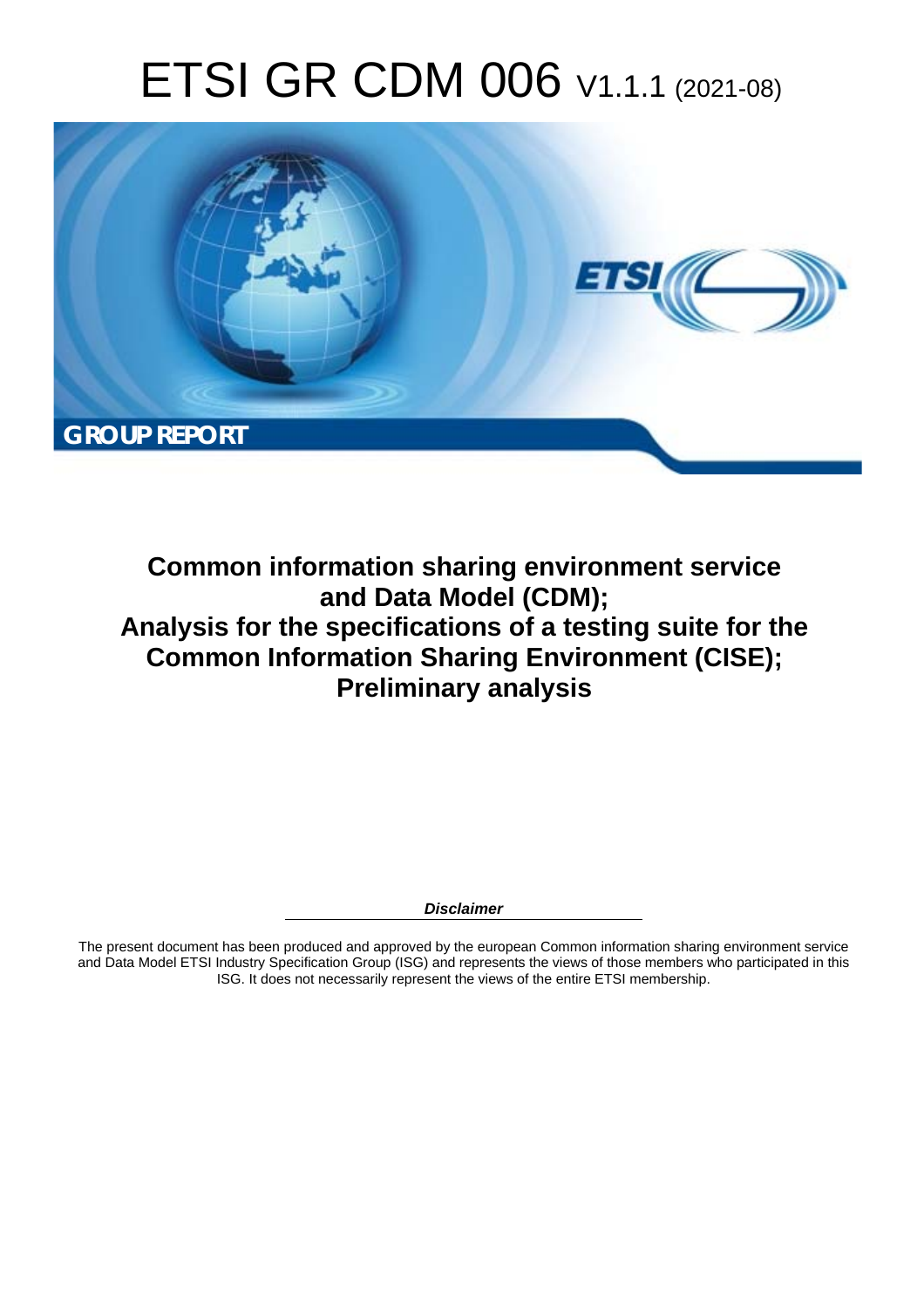Reference DGR/CDM-006

Keywords

maritime, testing, validation

#### *ETSI*

650 Route des Lucioles F-06921 Sophia Antipolis Cedex - FRANCE

Tel.: +33 4 92 94 42 00 Fax: +33 4 93 65 47 16

Siret N° 348 623 562 00017 - APE 7112B Association à but non lucratif enregistrée à la Sous-Préfecture de Grasse (06) N° w061004871

#### *Important notice*

The present document can be downloaded from: <http://www.etsi.org/standards-search>

The present document may be made available in electronic versions and/or in print. The content of any electronic and/or print versions of the present document shall not be modified without the prior written authorization of ETSI. In case of any existing or perceived difference in contents between such versions and/or in print, the prevailing version of an ETSI deliverable is the one made publicly available in PDF format at [www.etsi.org/deliver](http://www.etsi.org/deliver).

Users of the present document should be aware that the document may be subject to revision or change of status. Information on the current status of this and other ETSI documents is available at <https://portal.etsi.org/TB/ETSIDeliverableStatus.aspx>

If you find errors in the present document, please send your comment to one of the following services: <https://portal.etsi.org/People/CommiteeSupportStaff.aspx>

#### *Notice of disclaimer & limitation of liability*

The information provided in the present deliverable is directed solely to professionals who have the appropriate degree of experience to understand and interpret its content in accordance with generally accepted engineering or other professional standard and applicable regulations.

No recommendation as to products and services or vendors is made or should be implied.

No representation or warranty is made that this deliverable is technically accurate or sufficient or conforms to any law and/or governmental rule and/or regulation and further, no representation or warranty is made of merchantability or fitness for any particular purpose or against infringement of intellectual property rights.

In no event shall ETSI be held liable for loss of profits or any other incidental or consequential damages.

Any software contained in this deliverable is provided "AS IS" with no warranties, express or implied, including but not limited to, the warranties of merchantability, fitness for a particular purpose and non-infringement of intellectual property rights and ETSI shall not be held liable in any event for any damages whatsoever (including, without limitation, damages for loss of profits, business interruption, loss of information, or any other pecuniary loss) arising out of or related to the use of or inability to use the software.

#### *Copyright Notification*

No part may be reproduced or utilized in any form or by any means, electronic or mechanical, including photocopying and microfilm except as authorized by written permission of ETSI. The content of the PDF version shall not be modified without the written authorization of ETSI.

The copyright and the foregoing restriction extend to reproduction in all media.

© ETSI 2021. All rights reserved.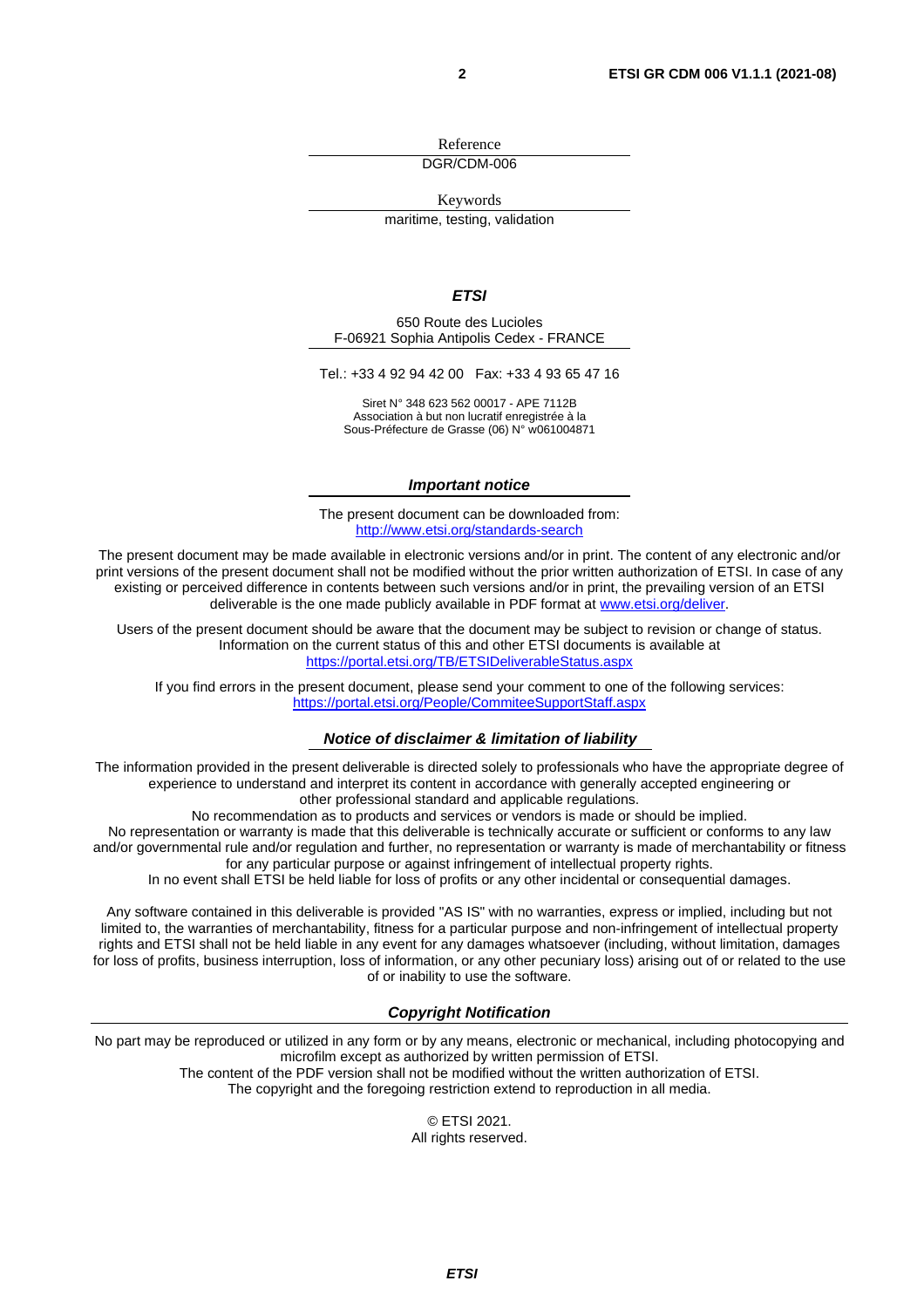# Contents

| 1                              |  |
|--------------------------------|--|
| 2<br>2.1<br>2.2                |  |
| 3<br>3.1<br>3.2<br>3.3         |  |
| 4<br>4.1<br>4.2<br>4.3<br>4.4  |  |
| 5<br>5.1<br>5.2<br>5.3         |  |
| 6<br>6.1<br>6.2<br>6.3         |  |
| 7<br>7.1<br>7.2                |  |
| 8                              |  |
|                                |  |
| A.1                            |  |
| A.2<br>A.2.1<br>A.2.2<br>A.2.3 |  |
| <b>Annex B:</b>                |  |
| B.1                            |  |
| B.2                            |  |
| B.3                            |  |
|                                |  |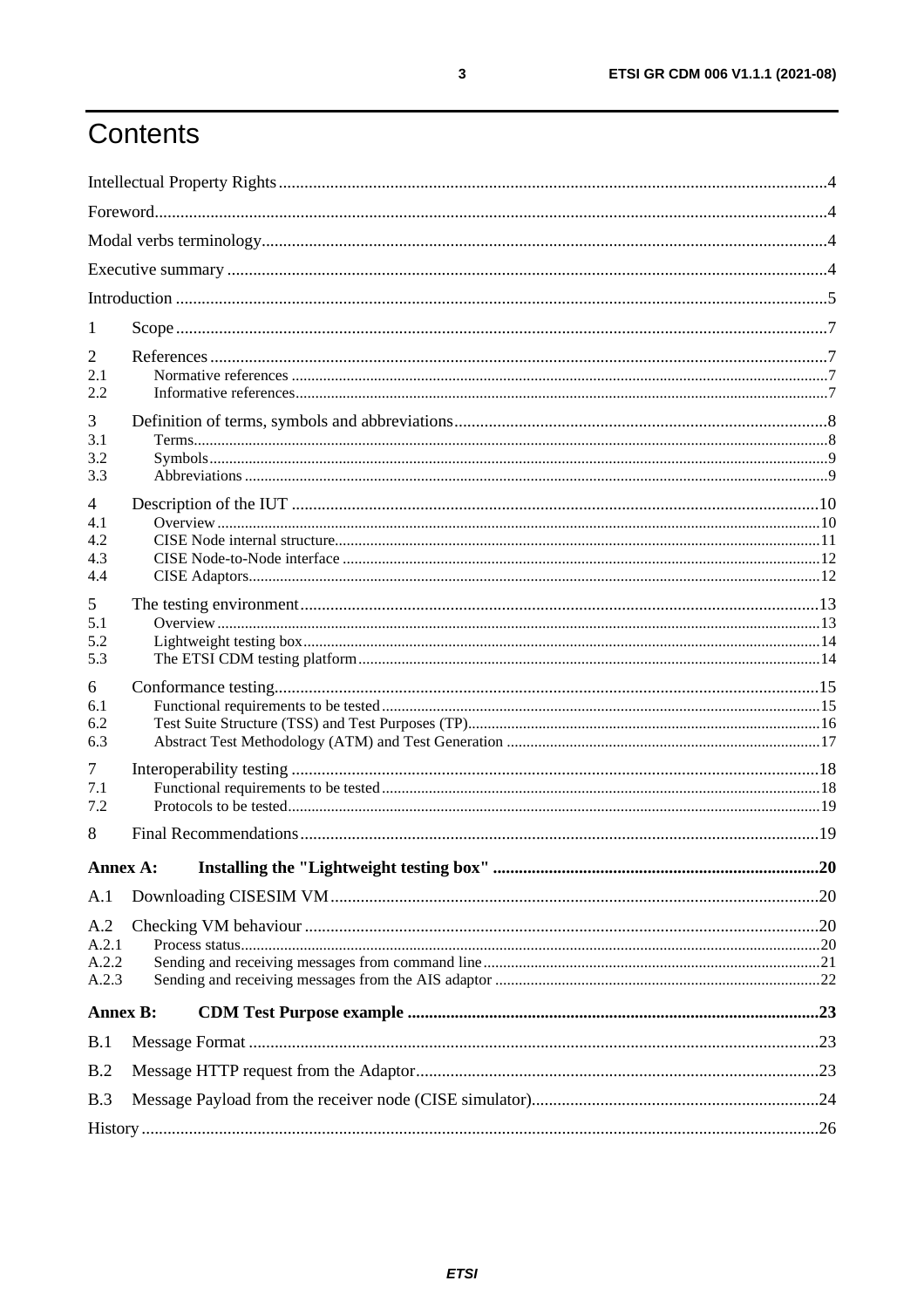# <span id="page-3-0"></span>Intellectual Property Rights

#### Essential patents

IPRs essential or potentially essential to normative deliverables may have been declared to ETSI. The declarations pertaining to these essential IPRs, if any, are publicly available for **ETSI members and non-members**, and can be found in ETSI SR 000 314: *"Intellectual Property Rights (IPRs); Essential, or potentially Essential, IPRs notified to ETSI in respect of ETSI standards"*, which is available from the ETSI Secretariat. Latest updates are available on the ETSI Web server ([https://ipr.etsi.org/\)](https://ipr.etsi.org/).

Pursuant to the ETSI Directives including the ETSI IPR Policy, no investigation regarding the essentiality of IPRs, including IPR searches, has been carried out by ETSI. No guarantee can be given as to the existence of other IPRs not referenced in ETSI SR 000 314 (or the updates on the ETSI Web server) which are, or may be, or may become, essential to the present document.

#### **Trademarks**

The present document may include trademarks and/or tradenames which are asserted and/or registered by their owners. ETSI claims no ownership of these except for any which are indicated as being the property of ETSI, and conveys no right to use or reproduce any trademark and/or tradename. Mention of those trademarks in the present document does not constitute an endorsement by ETSI of products, services or organizations associated with those trademarks.

**DECT™**, **PLUGTESTS™**, **UMTS™** and the ETSI logo are trademarks of ETSI registered for the benefit of its Members. **3GPP™** and **LTE™** are trademarks of ETSI registered for the benefit of its Members and of the 3GPP Organizational Partners. **oneM2M™** logo is a trademark of ETSI registered for the benefit of its Members and of the oneM2M Partners. **GSM**® and the GSM logo are trademarks registered and owned by the GSM Association.

# Foreword

This Group Report (GR) has been produced by ETSI Industry Specification Group (ISG) european Common information sharing environment service and Data Model (CDM).

# Modal verbs terminology

In the present document "**should**", "**should not**", "**may**", "**need not**", "**will**", "**will not**", "**can**" and "**cannot**" are to be interpreted as described in clause 3.2 of the [ETSI Drafting Rules](https://portal.etsi.org/Services/editHelp!/Howtostart/ETSIDraftingRules.aspx) (Verbal forms for the expression of provisions).

"**must**" and "**must not**" are **NOT** allowed in ETSI deliverables except when used in direct citation.

# Executive summary

In the present document Testing and Validation for the software implementation of candidate CISE nodes and adaptors is addressed. The present document sets the bases for a comprehensive definition of the Test Cases and Testing Methodology to assess conformance and interoperability and contains the preliminary recommendations for the development of a Test Suite and a Testing Platform hosting the Software Implementation Under Test together with the necessary ICT tools and resources.

This work has to be considered preliminary and should be finalized by a Future Work aimed at addressing analytically all the recommendations included hereby.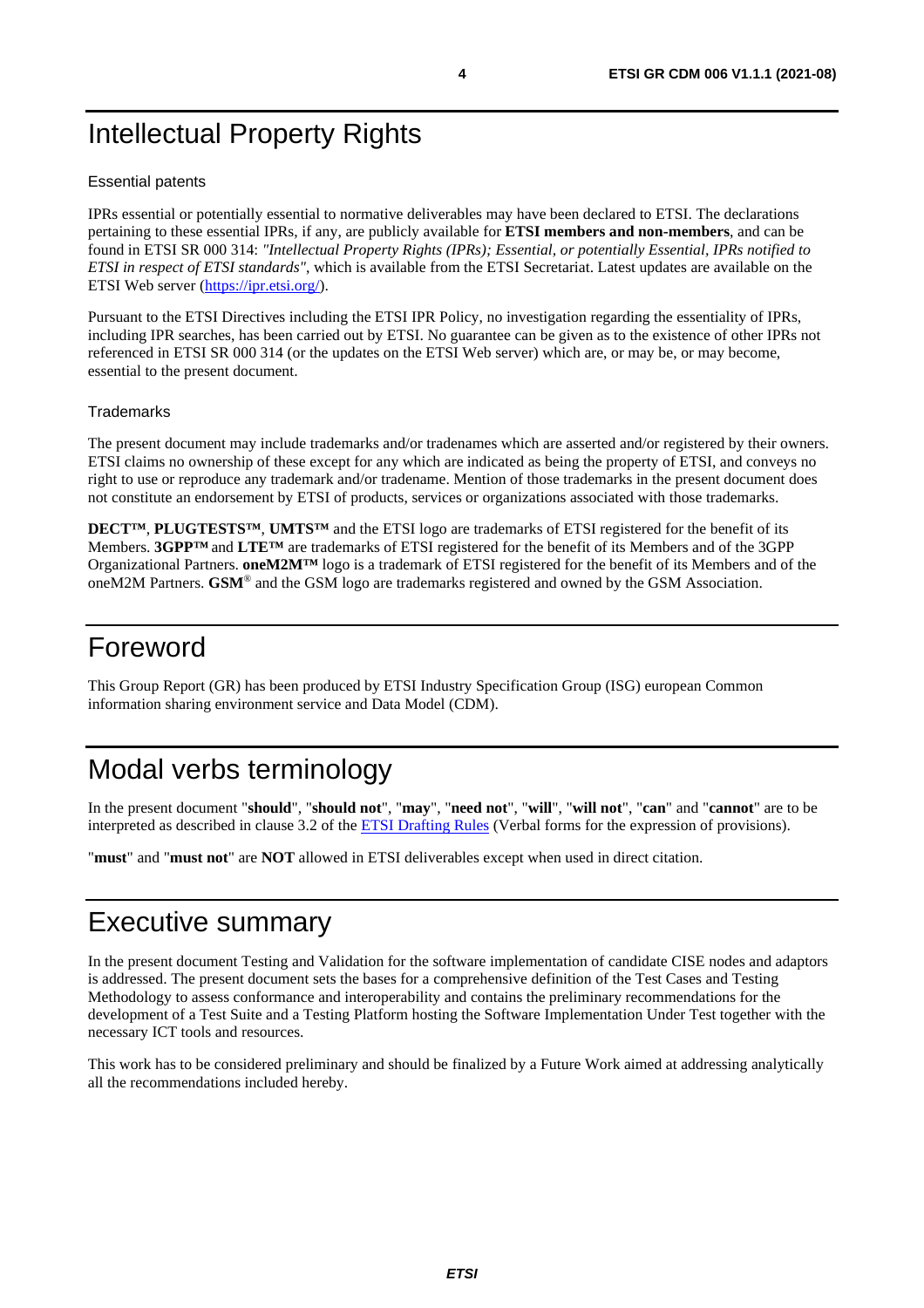# <span id="page-4-0"></span>Introduction

The CISE network is a Peer-to-Peer architecture connecting public authorities and their (legacy) IT systems responsible for maritime surveillance. The adaptor role is to connect seamlessly the Legacy System to the CISE network.



**Figure 1: The CISE peer-to-peer architecture** 

ETSI ISG CDM has accomplished an initial standardization of all specifications needed to implement a CISE node and a set of adaptors connecting with legacy systems maintained by the Member States. All informative references are included in the present document.

To properly qualify a certain implementation of the CISE node and its adaptors based on the specifications coming from ETSI ISG CDM set of standards, it is necessary to refer to ETSI documents published by the Methods for Testing and Specification (MTS) technical committee.

As from the Conformance Testing [\[i.1](#page-6-0)], it is necessary to define the boundaries for testing so that the Implementation Under Test (IUT) is separated from the Test System as shown in Figure 2.

The points where the tester controls and observes the IUT are called the Points of Control and Observation (PCO).



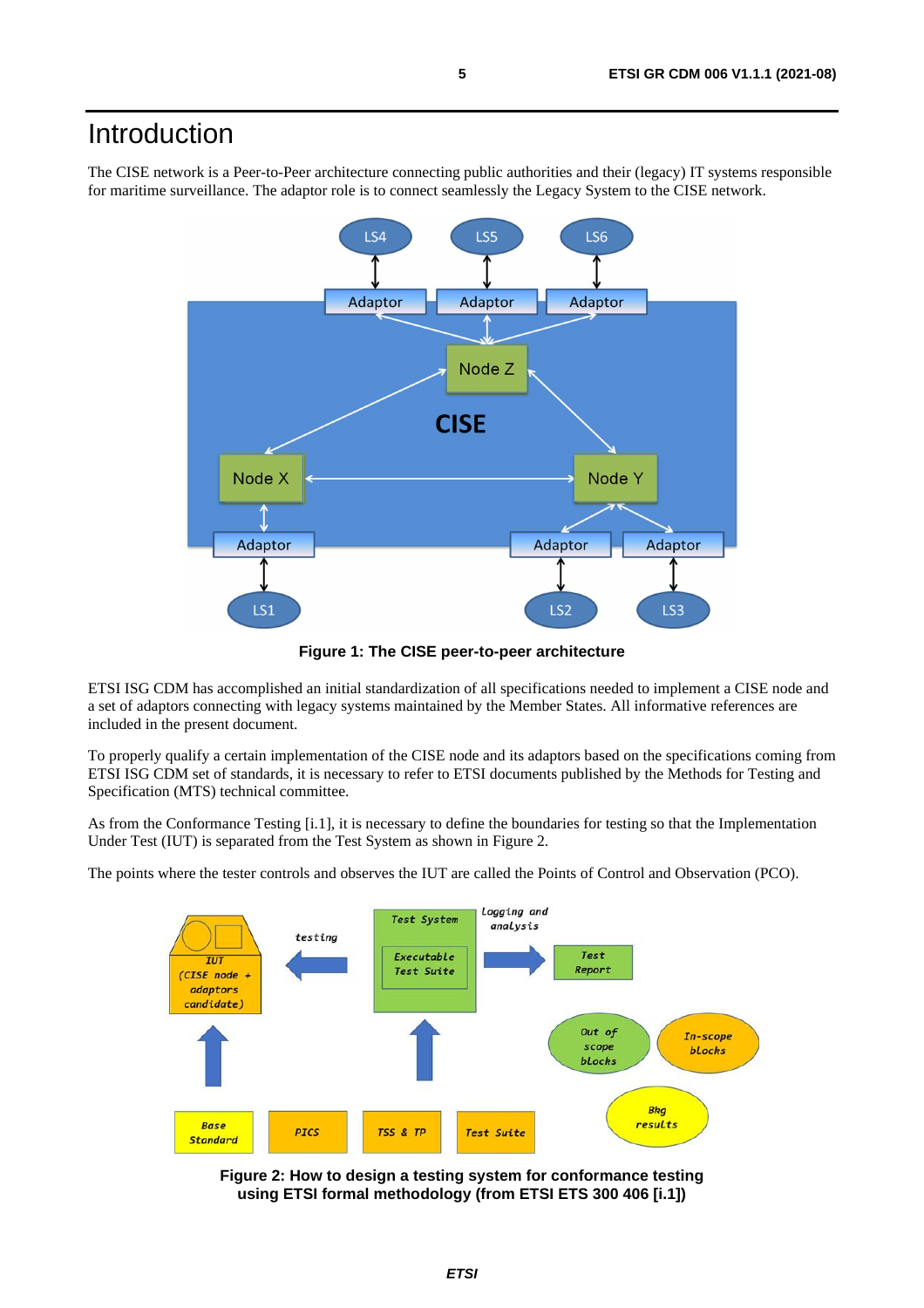The product tests are performed on open standardized interfaces in order to let the Test System correctly interact with the Product. A comprehensive testing methodology consists of three complementary parts:

- Test requirements and Protocol Implementation Conformance Statement (PICS) pro forma;
- Test Suite Structure and Test Purposes (TSS & TP);
- Abstract Test Methodology (ATM) and Test Suite implementation.

As shown in Figure 2, it is assumed to rely on a comprehensive set of Base Standards so that it will be possible to technically define the IUT and its interfaces. The Implementation Under Test (IUT) can include either the "Node" functional block including eventual interfaces with adaptors or the adaptors themselves.

Aiming at the deployment, in the present document an actual technical design of a dedicated Testing Platform together with its relations with a CISE testing and operational network is proposed as represented in Figure 3.



**Figure 3: The prospected qualification process of the CISE Nodes and Adaptors**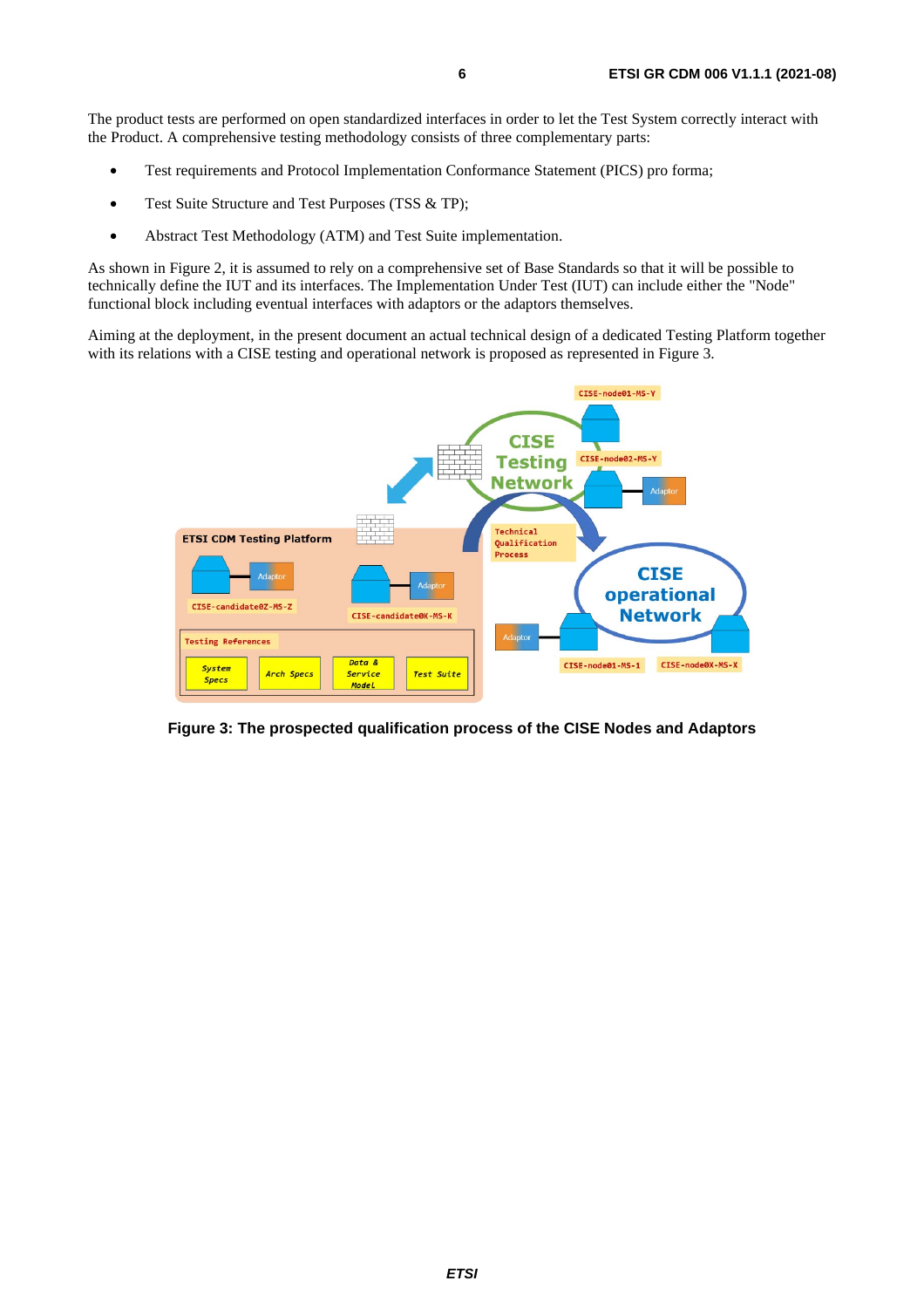# <span id="page-6-0"></span>1 Scope

The present document provides a preliminary study for the development of a complete set of test specifications in order to enable interoperability among CISE instances.

In each clause after a high-level description of the standardized specifications, a recommendation to properly address the testing specification activity is given including the recommended implementation of the ETSI CDM Testing Platform.

# 2 References

#### 2.1 Normative references

Normative references are not applicable in the present document.

### 2.2 Informative references

References are either specific (identified by date of publication and/or edition number or version number) or non-specific. For specific references, only the cited version applies. For non-specific references, the latest version of the referenced document (including any amendments) applies.

NOTE: While any hyperlinks included in this clause were valid at the time of publication, ETSI cannot guarantee their long term validity.

The following referenced documents are not necessary for the application of the present document but they assist the user with regard to a particular subject area.

| [i.1]    | ETSI ETS 300 406 (April 1995): "Methods for Testing and Specification (MTS); Protocol and<br>profile conformance testing specifications; Standardization methodology".      |
|----------|-----------------------------------------------------------------------------------------------------------------------------------------------------------------------------|
| [i.2]    | ETSI EG 202 810 (V1.1.1): "Methods for Testing and Specification (MTS); Automated<br>Interoperability Testing; Methodology and Framework".                                  |
| $[1.3]$  | ETSI GS CDM 002 (V1.1.1): "Common information sharing environment service and Data Model<br>(CDM); System Requirements definition".                                         |
| $[1.4]$  | ETSI GS CDM 003 (V1.1.1): "Common Information sharing environment service and Data Model<br>(CDM); CDM Architecture".                                                       |
| $[1.5]$  | ETSI GS CDM 004 (V1.0.0): "Common information sharing environment service and Data Model<br>(CDM); Service Model".                                                          |
| $[i.6]$  | ETSI GS CDM 005 (V1.5.3): "Common information sharing environment service and Data Model<br>(CDM); Data Model".                                                             |
| $[1.7]$  | ISO/IEC 9646-1: "Information technology - Open Systems Interconnection - Conformance testing<br>methodology and framework - Part 1: General concepts".                      |
| $[i.8]$  | ISO/IEC 9646-2: "Information technology - Open Systems Interconnection - Conformance testing<br>methodology and framework - Part 2: Abstract Test Suite Specification".     |
| [i.9]    | ISO/IEC 9646-7: "Information technology - Open Systems Interconnection - Conformance testing<br>methodology and framework - Part 7: Implementation Conformance Statements". |
| $[1.10]$ | ETSI ES 201 873-1: "Methods for Testing and Specification (MTS); The Testing and Test Control<br>Notation version 3; Part 1: TTCN-3 Core Language".                         |
| $[1.11]$ | ETSI ES 201 873-5: "Methods for Testing and Specification (MTS); The Testing and Test Control<br>Notation version 3; Part 5: TTCN-3 Runtime Interface (TRI)".               |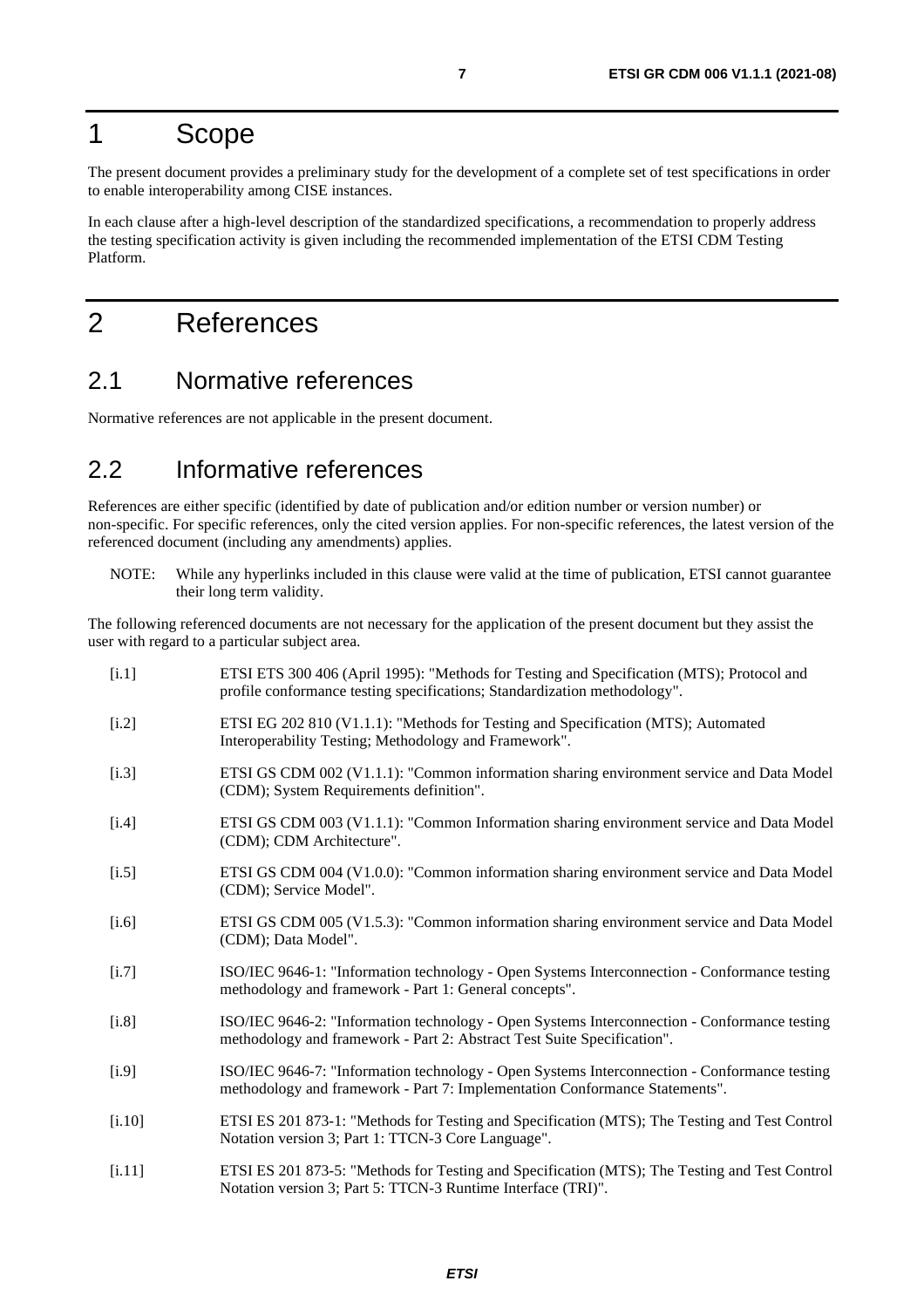<span id="page-7-0"></span>[i.12] ETSI ES 201 873-6: "Methods for Testing and Specification (MTS); The Testing and Test Control Notation version 3; Part 6: TTCN-3 Control Interface (TCI)".

# 3 Definition of terms, symbols and abbreviations

### 3.1 Terms

For the purposes of the present document, the following terms apply:

**activity:** activity performed by a sector

**adaptor:** component external to CISE network connecting a Participant to CISE network via standardized interface

- NOTE 1: The Adaptor is the bridge between the Legacy System and the Gateway translating LS data to the CISE Data Model. The Adaptor uses available Gateway Services depending on the strategy chosen for message exchange patterns and Data Model.
- NOTE 2: The Adaptor could be either software or software/hardware component.

NOTE 3: In case of a new system connected to CISE, the Adaptor functionality may be part of the new system.

**CISE operational network:** network of CISE nodes operated by Member States

**CISE testing network:** official network used to qualify Nodes and Adaptors in the CISE Transition Phase

**EUCISE2020:** FP7 pre-operation validation project on CISE

NOTE 1: The project defined and developed the existing CISE Network and software (2014-2019).

NOTE 2: More information on the project can be found at<http://www.eucise2020.eu/>.

**future work:** comprehensive analysis of testing requirement, preparation of test specifications, and development of a Testing Suite

**information system:** system designed to collect, process, store, and distribute information

Legacy System (LS): software designed to perform specific tasks and that exposes certain functionalities through interfaces in the domain of the maritime surveillance

NOTE: in the present document, Public Authorities maintain Legacy Systems. Legacy Systems are the originator and final destinations of messages exchange in CISE.

**message:** one of the structured sentences exchanged between Participants to discover, request and provide Services

**national information system:** information system related to the specific Member State

**node:** software components that provide CISE infrastructure and access point to CISE network

**participant:** Legacy System connected to the CISE network for exchanging data supporting one or more of the seven sectors in performing their activities

**provider:** participant providing Services over CISE network

**Public Authority (PA):** any organization or legal entity that has an interest in maritime surveillance information

NOTE 1: An authority can be local, regional, national or European.

NOTE 2: This organization may have responsibilities linked to one of the seven sectors of maritime surveillance.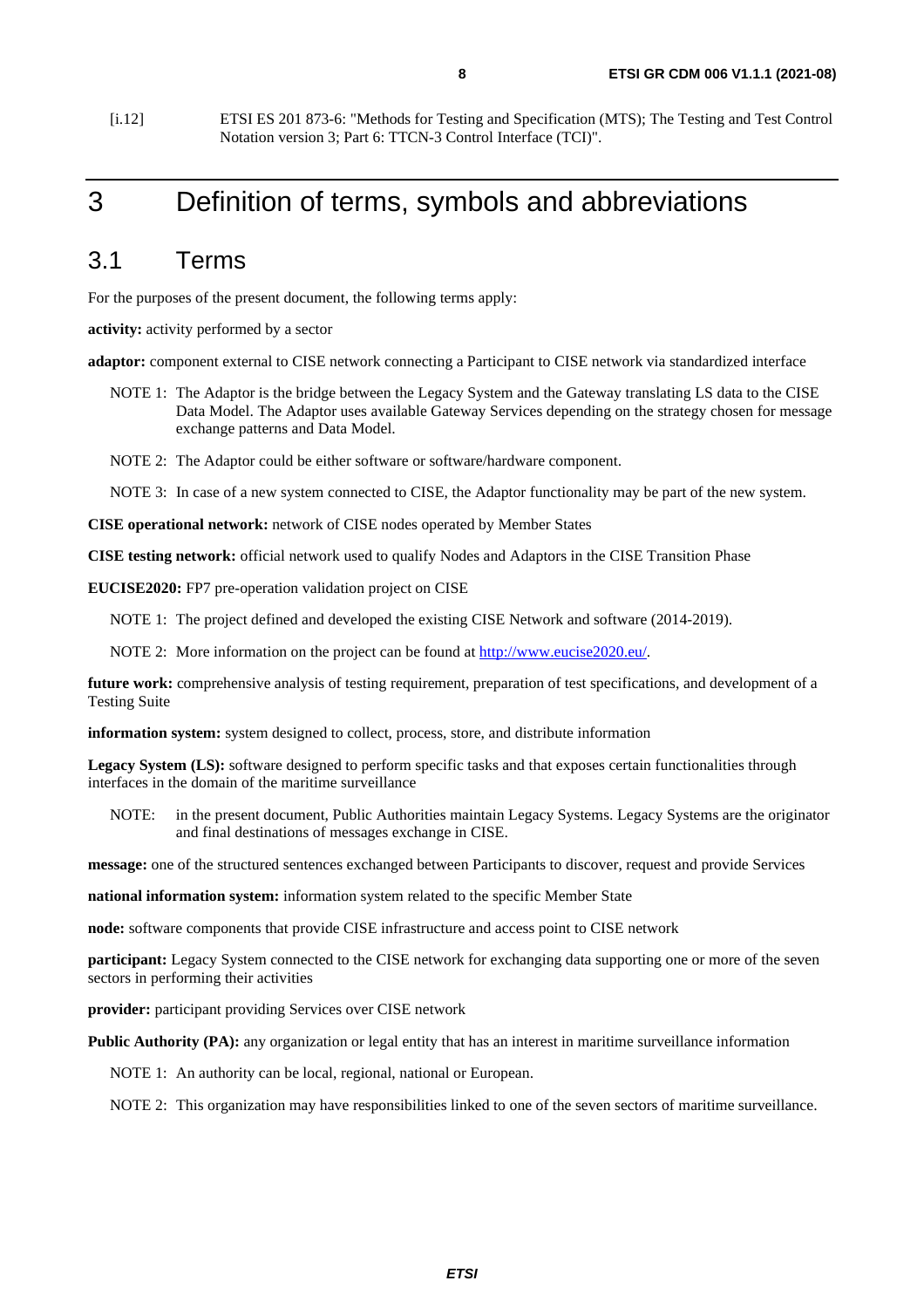<span id="page-8-0"></span>sector: user community involved in maritime surveillance

NOTE: The seven sectors are the following:

- Maritime Safety, Security and Prevention of Pollution by Ships;<br>Fisheries Control:
- Fisheries Control;<br>Marine Pollution I
- Marine Pollution Preparedness and Response, Marine Environment;
- Customs;
- Border Control;<br>
General Law Fr
- General Law Enforcement;<br>Defence.
- 

**Defence.**<br>**service:** formalized way to exchange information between Participants in CISE network following Service Oriented Architecture (SOA) principles

### 3.2 Symbols

Void.

### 3.3 Abbreviations

For the purposes of the present document, the following abbreviations apply:

| ADP            | <b>CISE</b> Adaptor                                           |
|----------------|---------------------------------------------------------------|
| <b>AIS</b>     | Automatic Identification System                               |
| <b>ASN</b>     | <b>Abstract Syntax Notation</b>                               |
| ASN.1          | <b>Abstract Syntax Notation One</b>                           |
| <b>ATM</b>     | <b>Abstract Test Methodology</b>                              |
| <b>BINO</b>    | Behavioural Inopportune event tests                           |
| BIT            | <b>Basic Interconnection Tests</b>                            |
| BV             | Behavioural Valid event tests                                 |
| <b>CDM</b>     | Common information sharing environment service and Data Model |
| <b>CISE</b>    | <b>Common Information Sharing Environment</b>                 |
| <b>CSG</b>     | <b>CISE Stakeholder Group</b>                                 |
| DB             | Data Bases                                                    |
| DMZ            | Dead Military Zone                                            |
| <b>EEA</b>     | European Economic Area                                        |
| <b>EFCA</b>    | European Fisheries Control Agency                             |
| <b>EMSA</b>    | European Maritime Safety Agency                               |
| EU             | European Union                                                |
| EUCISE2020     | European Union Common Information Sharing Environment         |
| <b>GUI</b>     | Graphical User Interface                                      |
| <b>HTTP</b>    | <b>Hypertext Transfer Protocol</b>                            |
| <b>ICT</b>     | Information & Communication Technology                        |
| $\mathbf{IDL}$ | <b>Interface Description Language</b>                         |
| IT             | <b>Information Technology</b>                                 |
| <b>IUT</b>     | <b>Implementation Under Test</b>                              |
| <b>JSON</b>    | JavaScript Object Notation                                    |
| LS             | Legacy System                                                 |
| <b>LT</b>      | <b>Lower Tester</b>                                           |
| MS             | <b>Member State</b>                                           |
| <b>MTS</b>     | Methods for Testing and Specification                         |
| <b>NMEA</b>    | <b>National Marine Electronics Association</b>                |
| <b>NOD</b>     | <b>CISE Node</b>                                              |
| <b>OS</b>      | <b>Operating System</b>                                       |
| (P)ICS         | (Protocol) Implementation Conformance Statement               |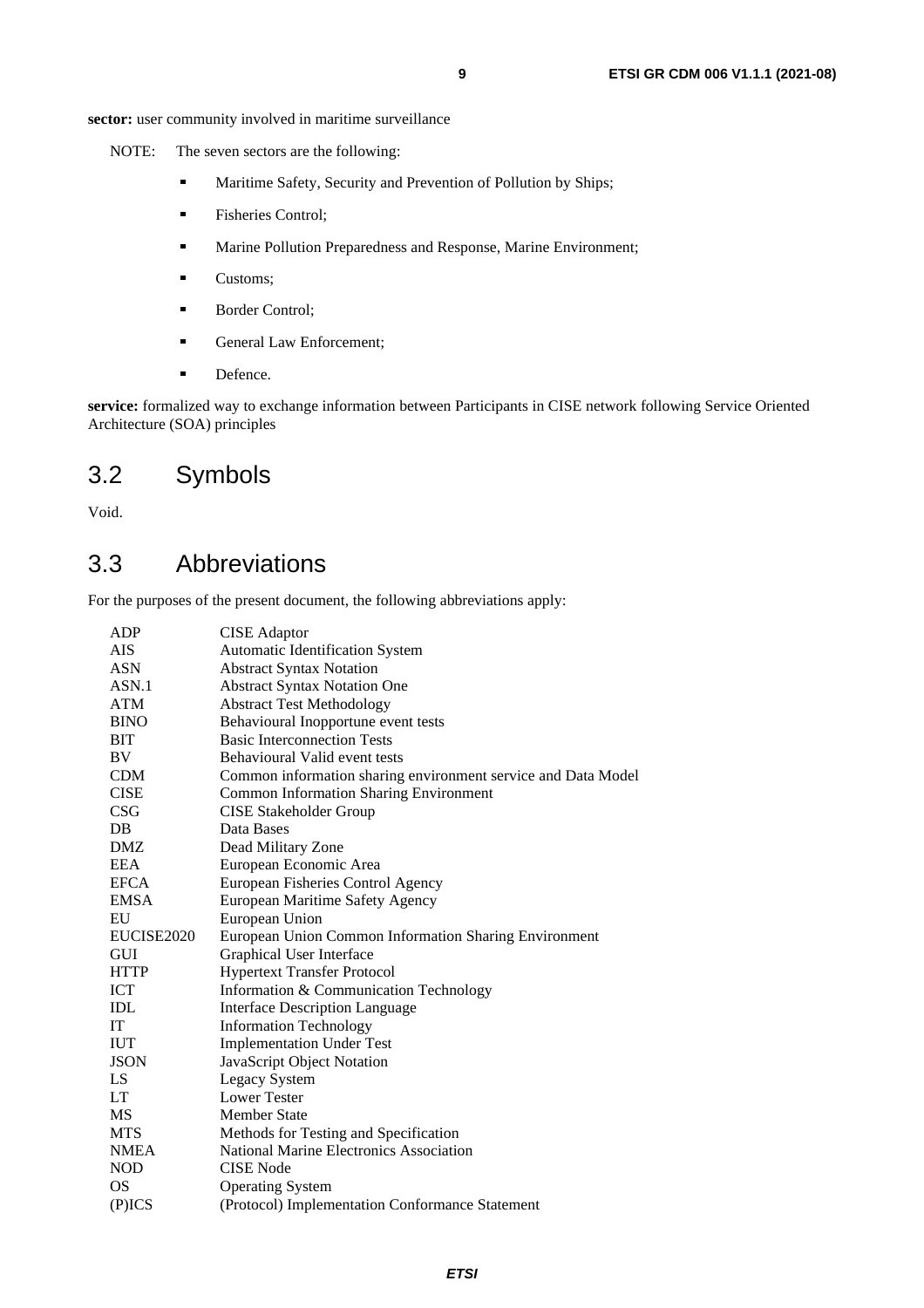<span id="page-9-0"></span>

| <b>РА</b>   | Public Authority                       |
|-------------|----------------------------------------|
| <b>PCO</b>  | Point of Control and Observation       |
| PDU         | Protocol Data Unit                     |
| PKI         | Public Key Infrastructure              |
| <b>RECV</b> | Received signal event                  |
| <b>REST</b> | <b>Representational State Transfer</b> |
| SOA.        | Service Oriented Architecture          |
| <b>SOAP</b> | Simple Object Access Protocol          |
| <b>SYNC</b> | Synchronization signal event           |
| TP          | <b>Test Purposes</b>                   |
| <b>TSS</b>  | <b>Test Suite Structure</b>            |
| $TTCN(-3)$  | Testing and Test Control Notation (v3) |
| UT          | <b>Upper Tester</b>                    |
| <b>UUID</b> | Unique Universal Identifier            |
| <b>VM</b>   | Virtual Machine                        |
| <b>VPN</b>  | Virtual Private Network                |
| <b>XML</b>  | eXtensible Markup Language             |
|             |                                        |

# 4 Description of the IUT

### 4.1 Overview

The CISE node is a distributed system protected behind a firewall. Apart from CISE specific services the node relies on generic services (like Network Adaptation via proxy, PKI, DB, Firewall, etc.) and admin services. An example of a possible CISE node implementation is shown in Figure 4.



**Figure 4: A possible configuration of the CISE node behind a firewall**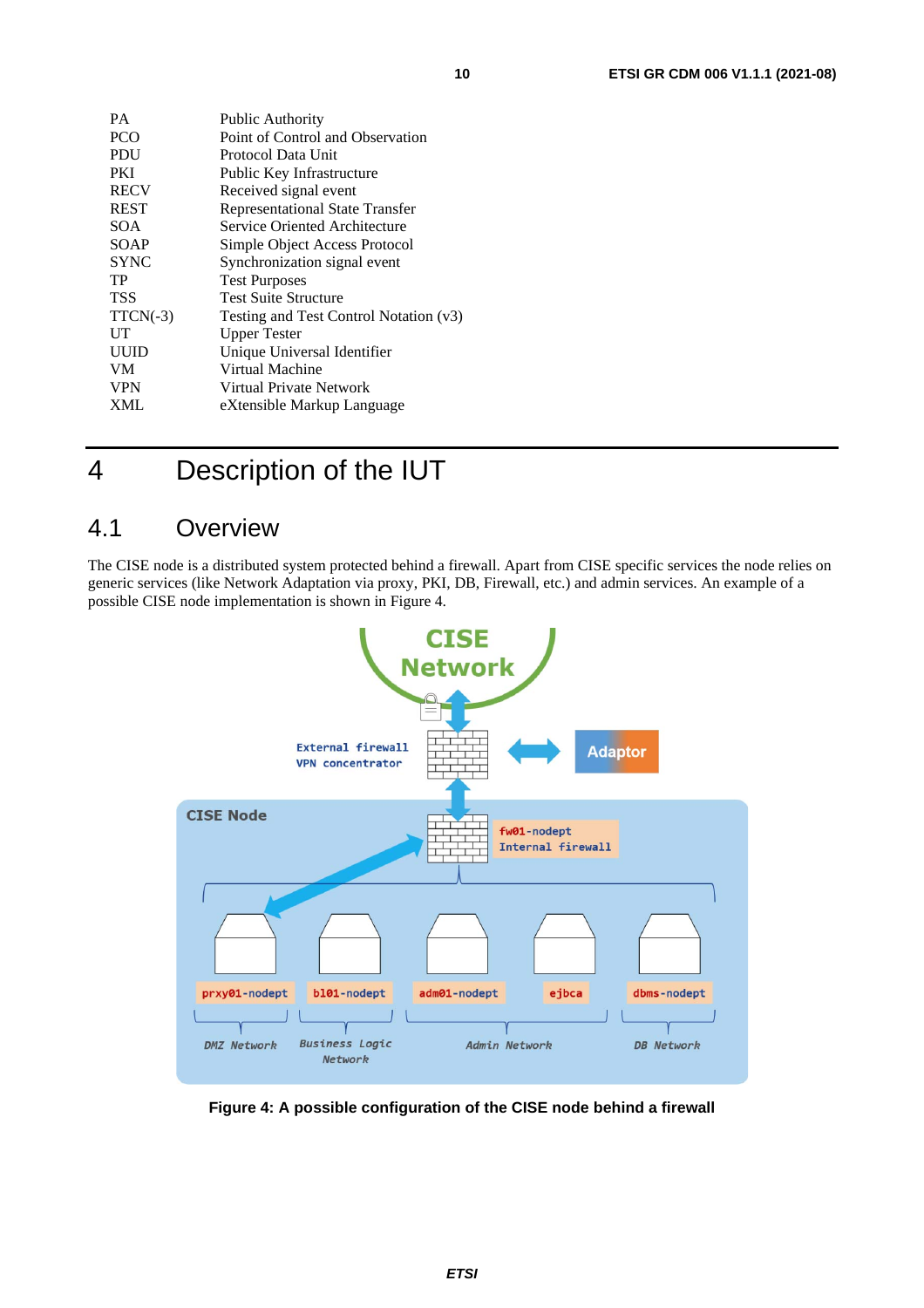<span id="page-10-0"></span>The Business Logic functionalities are described in ETSI GS CDM 003 [\[i.4](#page-6-0)] and can be classified into Core and Common services:

- Core services provide common facilities and enable the connection of the Participants through the Network.
- Common services include capabilities to exchange information in the network using the CISE Data and Service models.

The IUT should consist of one or both the following components:

- set of core and common services as described in clause 4.2 and clause 4.3;
- one or more Adaptors as described in clause 4.4.

### 4.2 CISE Node internal structure

Node core services include ([[i.4](#page-6-0)]):

- Auditing Services:
	- Logging, Monitoring and Accounting.
- Application Security Services:
	- Identification, Authentication and Authorization.
- Network and Secure Communication Services:
	- Service Manager and Network.
- Administration User Console.
- Collaboration tools.

A node is fully functional when a certain subset of these services is enabled.

To properly define the IUT structure the following services (see clause 5.3 in ETSI GS CDM 003 [\[i.4](#page-6-0)]) should be selected as a minimum:

- The Auditing Services limited to accounting.
- The Application Security Services.
- The Network and Secure Communication Services.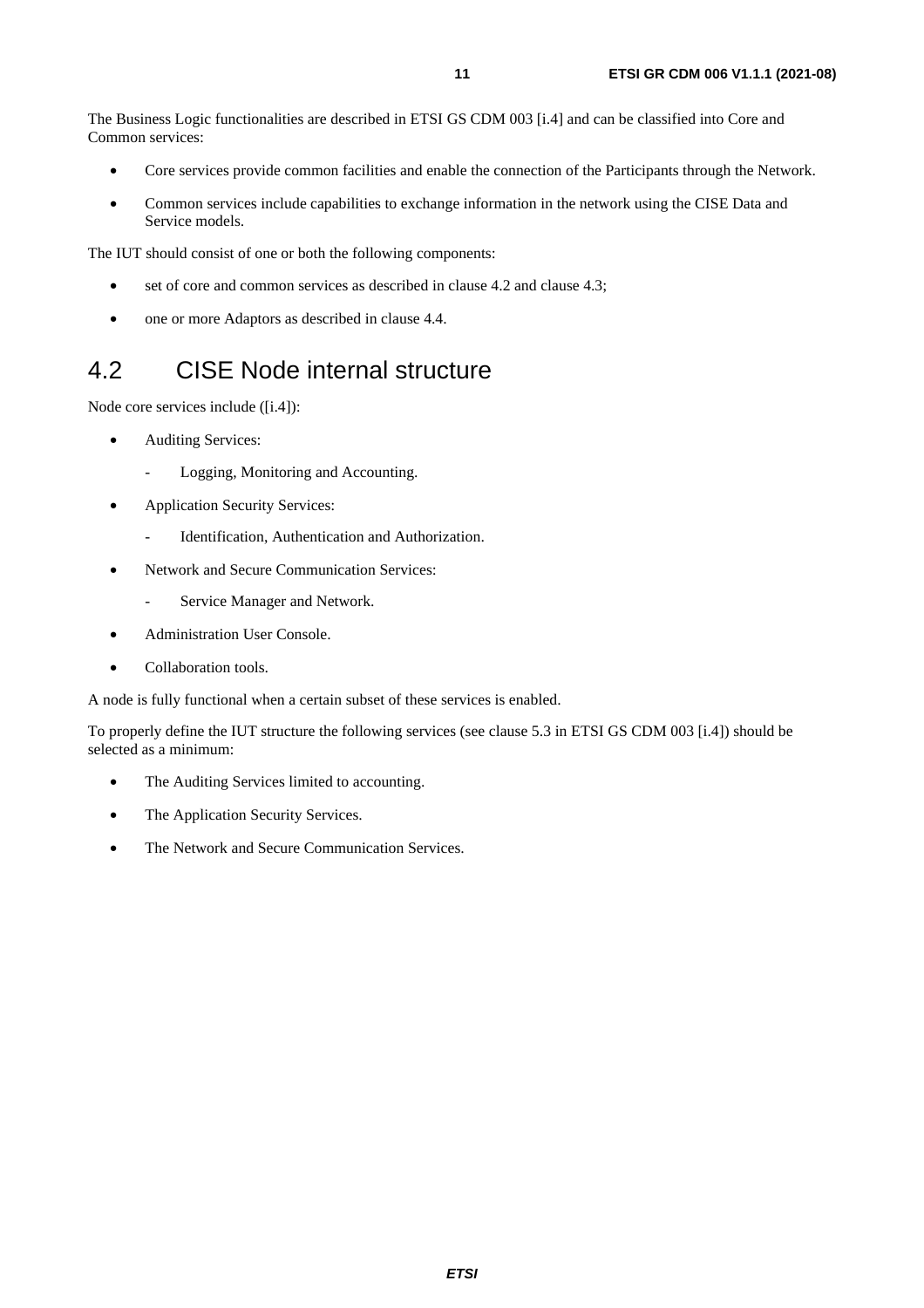

### <span id="page-11-0"></span>4.3 CISE Node-to-Node interface

#### **Figure 5: The CISE node external interfaces to be used for testing**

The Common Services are organized in Consumer/Provider functional blocks supporting the following business functions:

- Push.
- Push to unknown.
- Pull (Pull Request and Pull Response).
- Pull to unknown.
- Publish/Subscribe.

In addition to the services listed above, the Node-Node interface allows the synchronization of the service registry, the participant registry and the security certificates.

As for the case of the IUT internal structure, the node is fully functional when a certain subset of these services is enabled. To properly define the IUT structure, this subset needs to be selected according to the following recommendations:

- it is required to select at least one Service Type, e.g. Vessel Service or Incident Service;
- it is required to test at least one among the following patterns: Publish/Subscribe, Pull, Push.

The output of testing will be to qualify the IUT for the selected subset of exchange patterns and service types (e.g. Publish/Subscribe of Incident Services).

### 4.4 CISE Adaptors

As presented in the Introduction, the Adaptor is a bridge between the Legacy System (LS) and the CISE Node, implemented according to the CDM specifications. The Adaptor is responsible for the communication and data exchange between these two systems. To support that responsibility, the Adaptor is made of two main components:

- the CISE Service and a CISE client to communicate with the CISE Node;
- an LS Custom Service and an LS Custom client to communicate with the LS.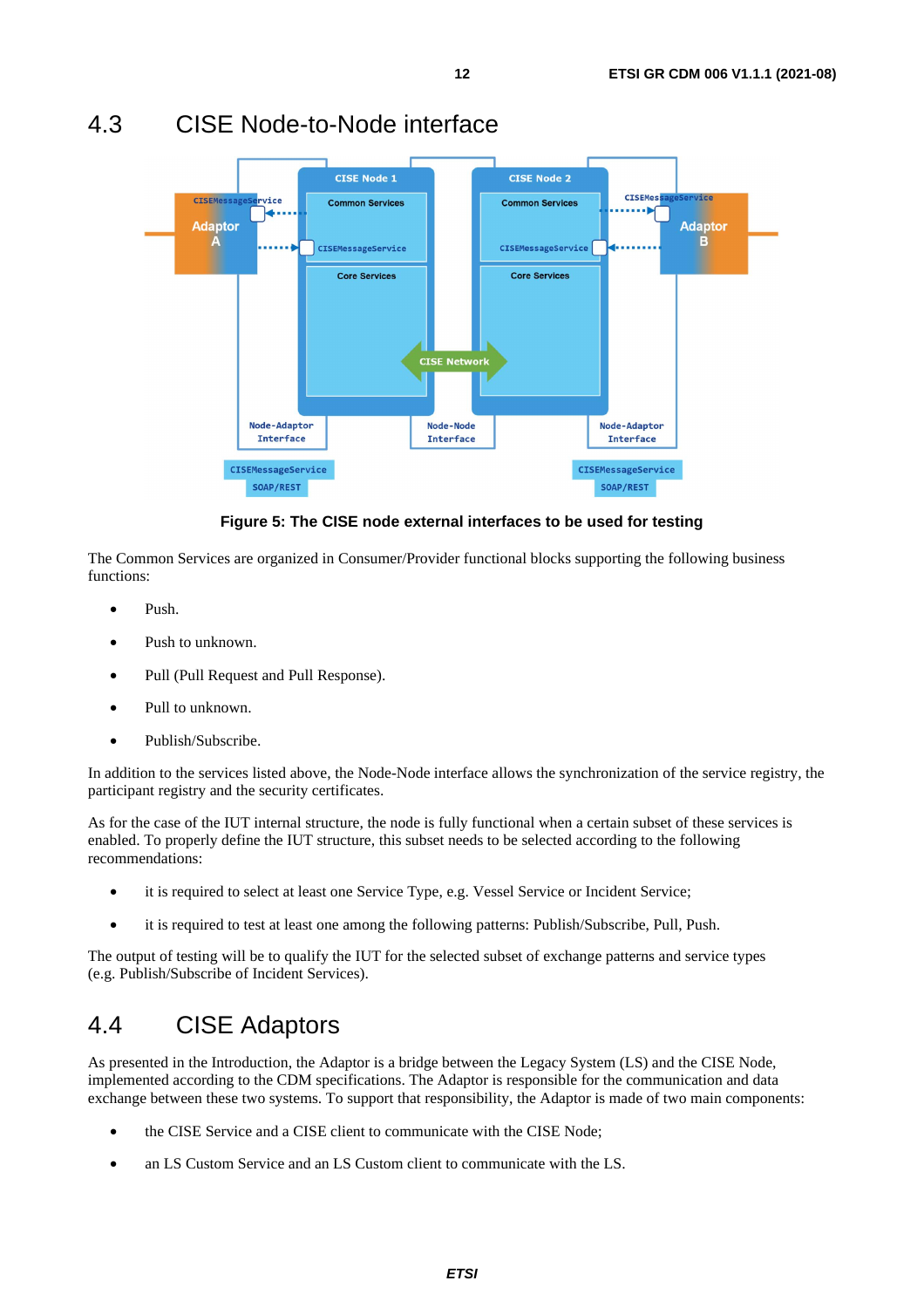<span id="page-12-0"></span>A typical configuration consists in Maritime Surveillance LS connected to the CISE Node in order to consume or provide different services.



**Figure 6: Four possible configurations of the CISE adaptors according to CDM standards [[i.4\]](#page-6-0)** 

The Adaptor can entirely represent or be part of the IUT. It is a matter of the implementation choice to merge the adaptor into the Legacy System. The Custom interface of the adaptor is not part of the IUT whereas the CISE Message Service is the actual focus of the testing activity.



**Figure 7: The interface between the Legacy System, the Adaptor, and the Node** 

A set of functions, complying with the Service Model, managing queries (sending data and discovering services), acknowledgements, etc., is expected to be selected. With testing the Adaptor (part of the IUT) will be qualified for the subset of the exchange patterns and service types (e.g. Publish/Subscribe of Incident Services) that will be selected.

# 5 The testing environment

### 5.1 Overview

The implementer providing a candidate IUT will be asked to retrieve the testing environment described in clause 5.2 and to connect to the testing network described in clause 5.3.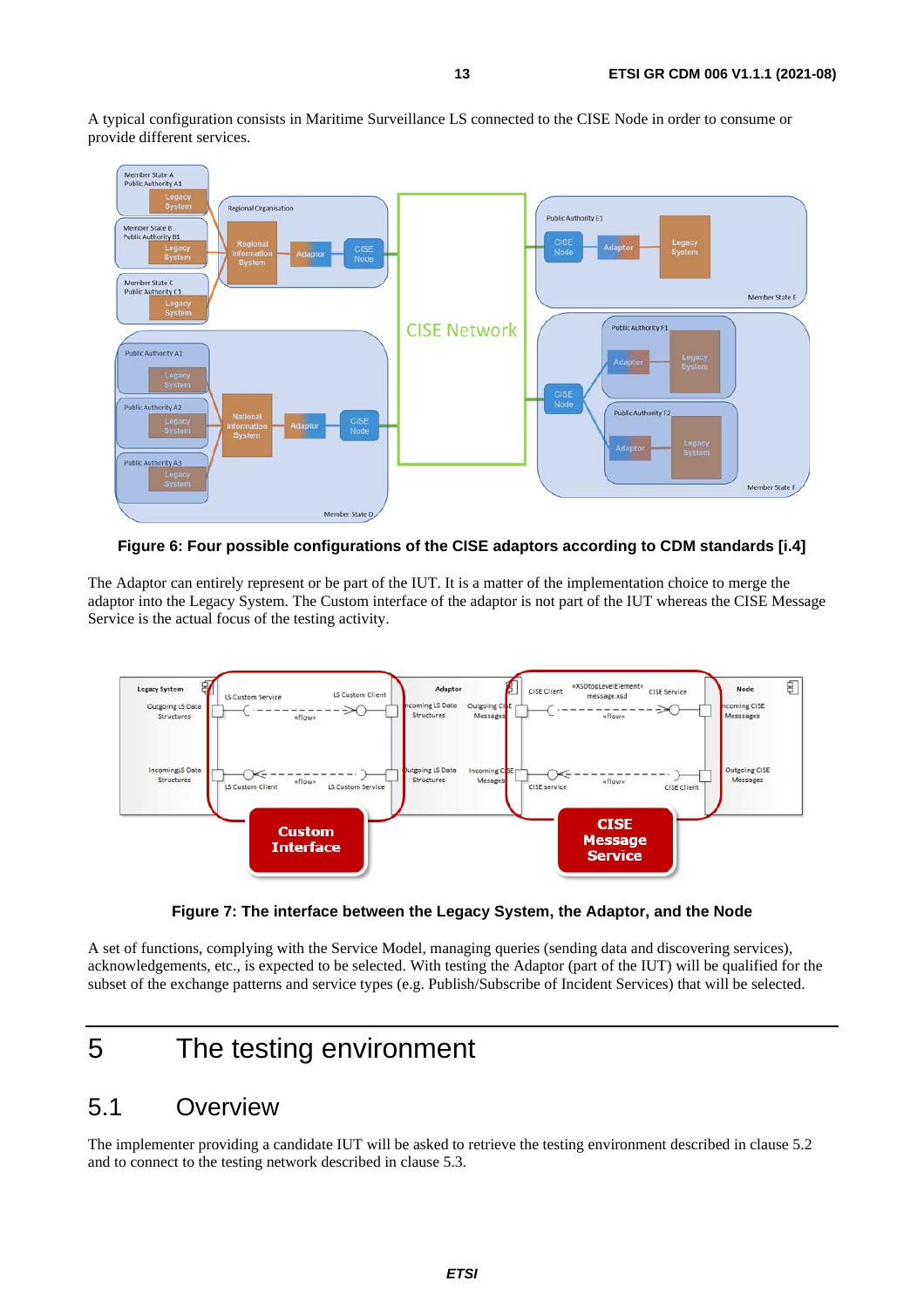### <span id="page-13-0"></span>5.2 Lightweight testing box

The purpose of setting up the "Lightweight testing box" is to check the compliance of the IUT against the specifications detailed in  $[i.3]$ ,  $[i.4]$ ,  $[i.5]$  and  $[i.6]$ .

The testing box is expected to be shaped as a VM (in multiple formats), developed by the European Commission's Joint Research Centre, and adapted as a working tool for the Testing Platform. It basically features the operating system and the run-time environment needed to the CISE Simulator application (CISE Sim). It also includes a sample adaptor for the AIS service.

It will be possible to use the CISE Sim application for sending and receiving CISE messages to/from newly developed CISE Nodes, adaptors (the appointed IUT described in clause 4) or other CISE Sims. The messages managed by the CISE simulator follow the data model standardized in ETSI GS CDM 004 [\[i.5\]](#page-6-0) and the protocol standardized in ETSI GS CDM 005 [[i.6](#page-6-0)].

The CISE Sim features the following functionality:

- send CISE messages using a template (from a node);
- send specific VesselService messages from the AIS adaptor;
- receive CISE messages;
- store sent/received messages;
- display the message history and the message threads (messages chains);
- discover CISE services from a CISE Node.

Through this tool it is possible to check the compliance with the specifications listed in [\[i.3](#page-6-0)], [[i.4](#page-6-0)], [[i.5](#page-6-0)] and [\[i.6](#page-6-0)] following the provisions described in clause 6.

A practical how-to is included in Annex A.

### 5.3 The ETSI CDM testing platform

The EUCISE2020 collaboration has succeeded in the full implementation and validation of a reference node, complying with the specifications described in [\[i.3\]](#page-6-0), [\[i.4](#page-6-0)], [\[i.5](#page-6-0)] and [[i.6](#page-6-0)], and allowed the deployment of 10 CISE nodes by 9 EEA Member States: Finland, Germany, Norway, Portugal, Bulgaria, France, Greece, Italy and Spain (2 nodes), and 2 more nodes deployed by EU agencies: EMSA and EFCA. The total number of adaptors is 19 connecting a set of 17 national legacy systems. This network is considered as pre-operational.

As from April 2019, EMSA is engaged in setting up and enabling, in close coordination with the Member States, the Transitional Phase, ensuring a coherent evolution of the CISE network and to achieve an operational CISE. In February 2021 the CISE Stakeholder Group (CSG) has recommended to set up a CISE testing network to qualify candidate CISE nodes under test before releasing and installing them into the operational network.

In this work it is recommended to design and implement a complementary testing platform (hereafter referred to as ETSI CDM testing platform) open to other players (e.g. firms, research organizations, institutional bodies) as IUT providers. This allows to connect their candidate IUTs and validate them against the compliance and interoperability requirements discussed in the following clauses 6 and 7. Through a firewall it will be possible to connect the IUT with the CISE testing network setting up a site-to-site VPN connection (see [Figure 8](#page-14-0)).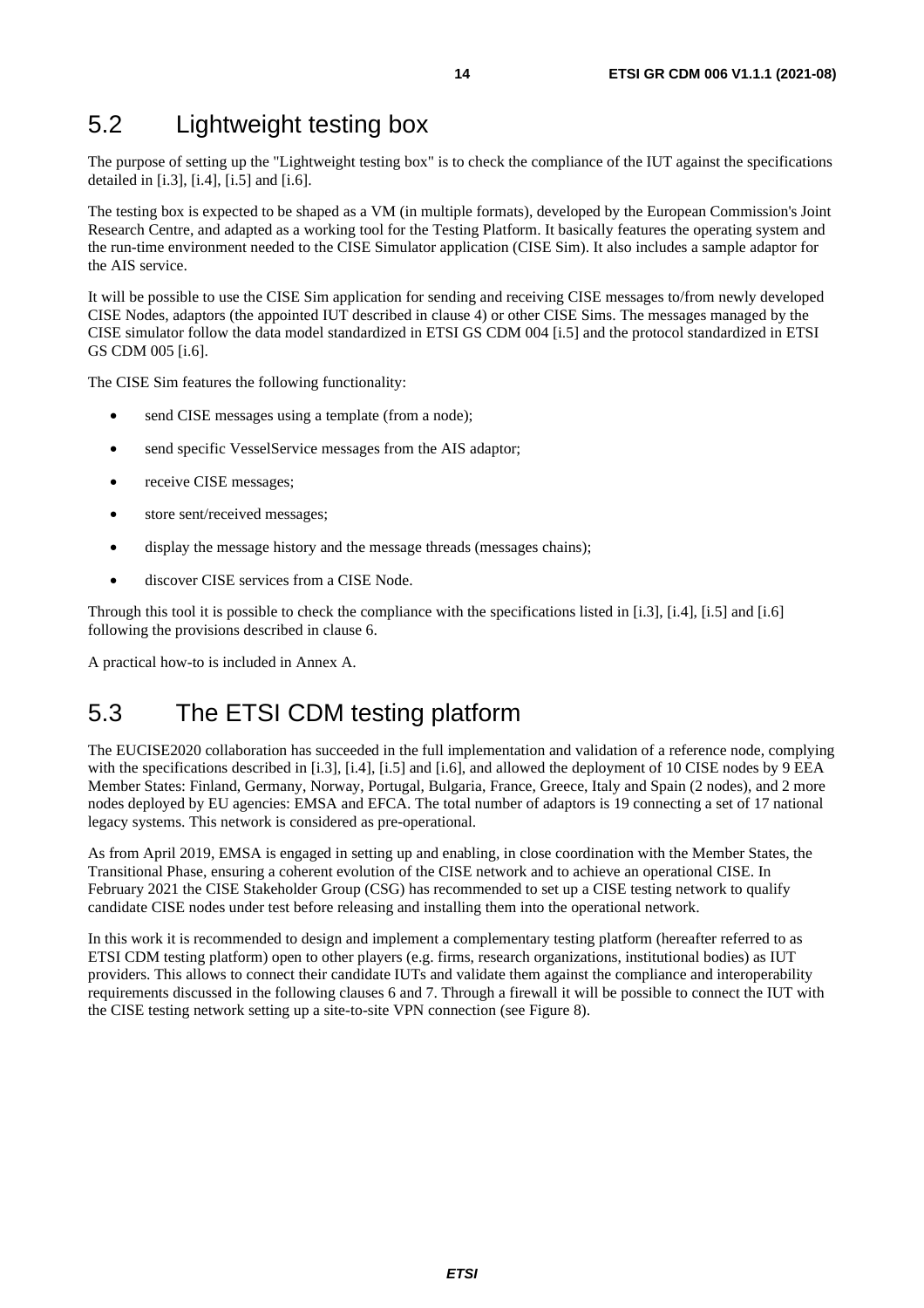<span id="page-14-0"></span>

**Figure 8: A conceptual scheme of the ETSI CDM testing platform** 

The intention is that of allowing candidate nodes and/or adaptors having passed the tests to enter the CISE Testing Network. Adopting the prescriptions in force in CISE these assets will be finally deployed in the CISE operational network finalizing the qualification process supervised by ETSI (for compliance and interoperability) and EU (for the regulatory framework).

# 6 Conformance testing

### 6.1 Functional requirements to be tested

The Protocol Implementation Conformance Statement (PICS) pro forma is a questionnaire designed by the conformance test suite specifier [\[i.7](#page-6-0)]. The target of the Future Work will be that of making available one or more Protocol Implementation Conformance Statements (PICS) related to the IUT internal and external structure described in clauses 4.1 and 4.2.

The PICS is subdivided into subclauses for the following categories of information:

- guidance for completing the ICS pro forma;
- identification of the implementation;
- identification of the base standards;
- global statement of conformance;
- subclauses (depending on the considered feature);
- PICS pro forma tables.

The PICS pro forma will be formatted in accordance with the guidelines presented in ISO/IEC 9646-7 [[i.9](#page-6-0)].

Some examples about the role, the functions to be implemented, and the security requirements to be implemented by the IUT provider are given in Table 1 to Table 3.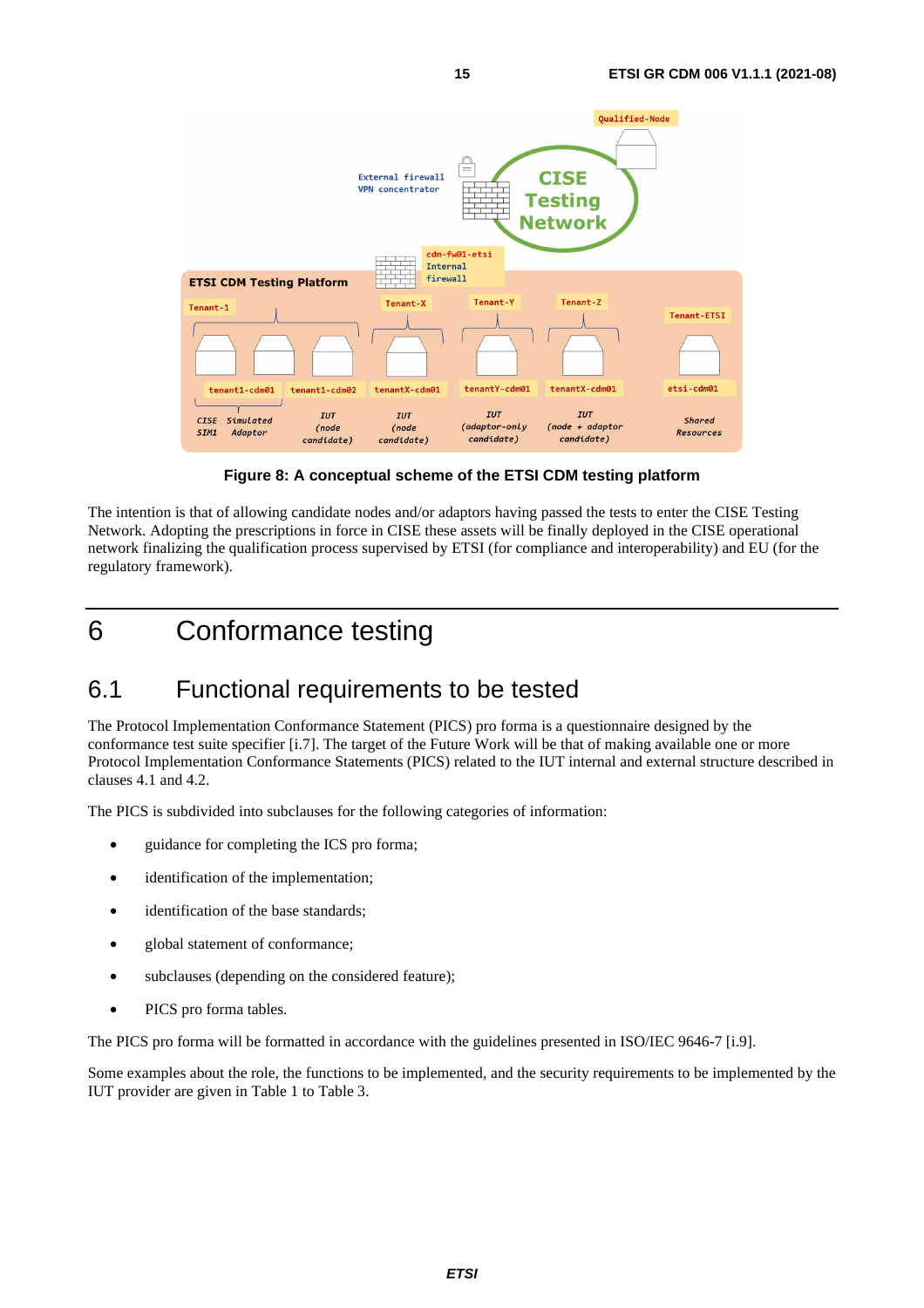<span id="page-15-0"></span>

| Item                        | $T$ vpe           | <b>Reference</b> | <b>Status</b> | <b>Support</b> |
|-----------------------------|-------------------|------------------|---------------|----------------|
|                             | Node XX           | v٧<br>∧∧         |               |                |
| 12                          | <b>Adaptor YY</b> | $\sqrt{2}$       |               |                |
|                             |                   |                  |               |                |
| INOTE: 1&2 OR 1&!2 OR !1&2. |                   |                  |               |                |

#### **Table 1: IUT role**

#### **Table 2: Functions**

| <b>Item</b>                       | Type                    | <b>Reference</b>      | <b>Status</b> | <b>Support</b> |
|-----------------------------------|-------------------------|-----------------------|---------------|----------------|
|                                   | Accounting REST Service | [i.4], clause 5.3.2.2 | c.example     |                |
| 2                                 |                         |                       |               |                |
| 3                                 |                         |                       |               |                |
| 4                                 |                         |                       |               |                |
| 15                                |                         |                       |               |                |
| 6                                 |                         |                       |               |                |
|                                   |                         |                       |               |                |
| 8                                 |                         |                       |               |                |
| c.example if 1/1 then m else n/a. |                         |                       |               |                |

#### **Table 3: Security mode (if any)**

| ltem | <b>vpe</b>                           | ?eference                          | $C_{\text{full}}$<br>เนะ |  |
|------|--------------------------------------|------------------------------------|--------------------------|--|
|      | .<br>509<br>$\lambda$<br>certificate | Jause ∶<br>4<br>$\cdots$<br>.<br>. | ΙM                       |  |

# 6.2 Test Suite Structure (TSS) and Test Purposes (TP)

A Test Purpose (TP) is a text description of a well-defined objective of testing. Applying to conformance testing, it focuses on a single conformance requirement or a set of related conformance requirements from the base standards, formalized in the PICS. The organization of the test purposes in groups is named "Test Suite Structure". The development of the test purposes follows the analysis of the conformance requirements, clearly expressed in the base standards.

Since the set of features to be tested is not defined yet, the definition of the TSS is beyond the scope of the present document. Nonetheless it is suggested to follow the recommendations given in clause 4 and to prepare a rank-3 tree (root/class/group/category) with the root defined as CDM. The groups will be those mapping the CISE node internal structure described in clause 4.2 and the adaptor interface presented in clause 4.4 whereas the category of tests will follow the classification in ISO/IEC 9646-1 [\[i.7](#page-6-0)]. It will be possible to adopt a naming scheme as the one reported in [Table 4](#page-16-0) (the types of testing suggested in this table - Behavioural and Basic Interconnection tests - are just examples).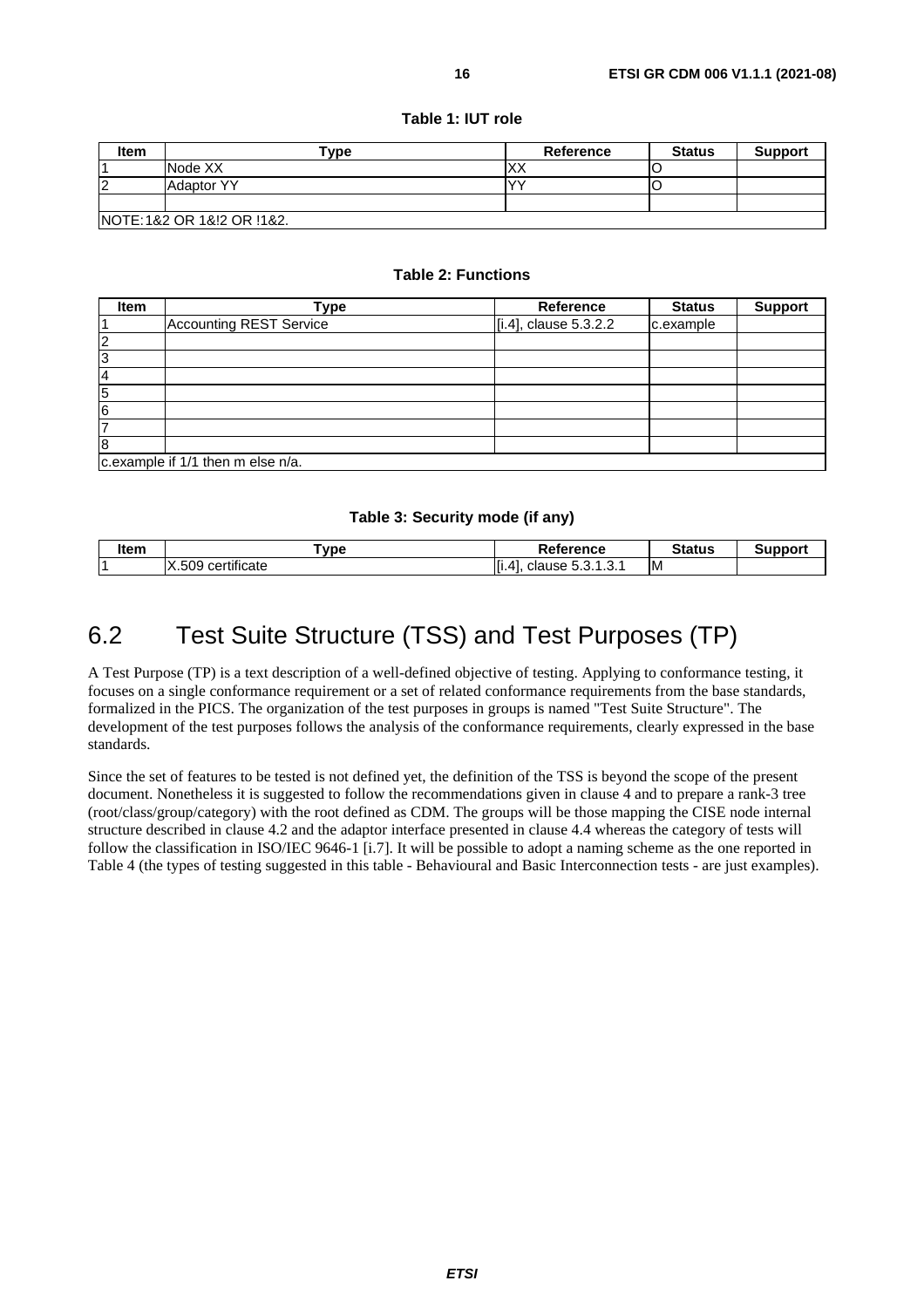<span id="page-16-0"></span>

| Identifier: | TP/ <root>/<cl>/<gr>/<x>/<nn>/<v></v></nn></x></gr></cl></root> |                 |                                                                |
|-------------|-----------------------------------------------------------------|-----------------|----------------------------------------------------------------|
|             | $<$ root $>$ = root                                             | <b>CDM</b>      |                                                                |
|             | $<$ cl $>$ = class                                              | <b>NOD</b>      | Node tests                                                     |
|             |                                                                 | <b>ADP</b>      | <b>Adaptor tests</b>                                           |
|             | $<$ gr $>$ = group                                              | GR <sub>1</sub> |                                                                |
|             |                                                                 | $\cdots$        |                                                                |
|             |                                                                 | <b>GRX</b>      | Test X related to Accounting, Core, or Common<br>functionality |
|             |                                                                 | .               |                                                                |
|             |                                                                 | .               |                                                                |
|             |                                                                 | $\cdots$        |                                                                |
|             |                                                                 | <b>GRN</b>      |                                                                |
|             | $\langle x \rangle$ = type of testing                           | <b>BV</b>       | Behaviour: Valid event tests                                   |
|             |                                                                 | <b>BINO</b>     | Behaviour: Inopportune event tests                             |
|             |                                                                 | <b>BIT</b>      | <b>Basic Interconnection Tests</b>                             |
|             |                                                                 |                 |                                                                |
|             | $\langle$ nn> = sequential number                               |                 | 01 to 99                                                       |
|             | $< v>$ = variant                                                |                 | 01 to 99                                                       |

#### **Table 4: TP naming convention**

To avoid an update of all TPs when the PICS document is changed, Table 5 introduces mnemonics name and the correspondence with the real PICS item number. What will be mentioned in the TP will be the mnemonics name.

#### **Table 5: Mnemonics for PICS reference**

| <b>Mnemonic</b>                                                            | <b>PICS item</b> |  |
|----------------------------------------------------------------------------|------------------|--|
| PICS NOD CORE AUDIT LOGGING                                                | XX <sub>1</sub>  |  |
| PICS NOD CORE APPLICATION AUTHORIZATION SUBSCRIPTION <service1></service1> | XX <sub>2</sub>  |  |
| PICS NOD CORE NET SERVICE-MANAGER PUBLISH                                  | XX3              |  |
| PICS NOD CORE NET SERVICE-MANAGER DELETE                                   | XX4              |  |
| other core services                                                        | <b>XXY</b>       |  |
| PICS NOD COMMON SERVICE DISCOVER                                           | XX <sub>5</sub>  |  |
| PICS_NOD_COMMON_SERVICE_PULL_CARGO_- <service1></service1>                 | XX6              |  |
| PICS_NOD_COMMON_SERVICE_PUSH_VESSEL_- <service1></service1>                | XX7              |  |
| other common services                                                      | XX8              |  |
| PICS_ADP_COMMON_SERVICE_PUSH_VESSEL_- <service1><br/>XX9</service1>        |                  |  |
| other adaptor services<br><b>XXZ</b>                                       |                  |  |

An example of TP, a VesselService Push is reported in Annex B.

The Future Work will target the definition of certain number of TPs organized in accordance with the adopted TSS assuring an acceptable coverage of the IUT features mapped to the PICS.

### 6.3 Abstract Test Methodology (ATM) and Test Generation

Starting from the actual set of TPs, the last step is the derivation of an abstract test case for each TP. In this step a choice is made for a particular test method, and the restrictions implied by the environment in which testing will be carried out are taken into account. The Future Work will therefore consider the testing environment presented in clause 5.

The preparation of an Abstract Test Methodology requires to connect the IUT with the PCO. If the Adaptor and the Network Endpoint are selected, they can be seen as the Upper Tester (UT) and Lower Tester (LT) defined in ISO/IEC 9646-2 [\[i.8](#page-6-0)] and a simple testing topology like the "Local Single-Layer" test method can be adopted as shown in [Figure 9.](#page-17-0)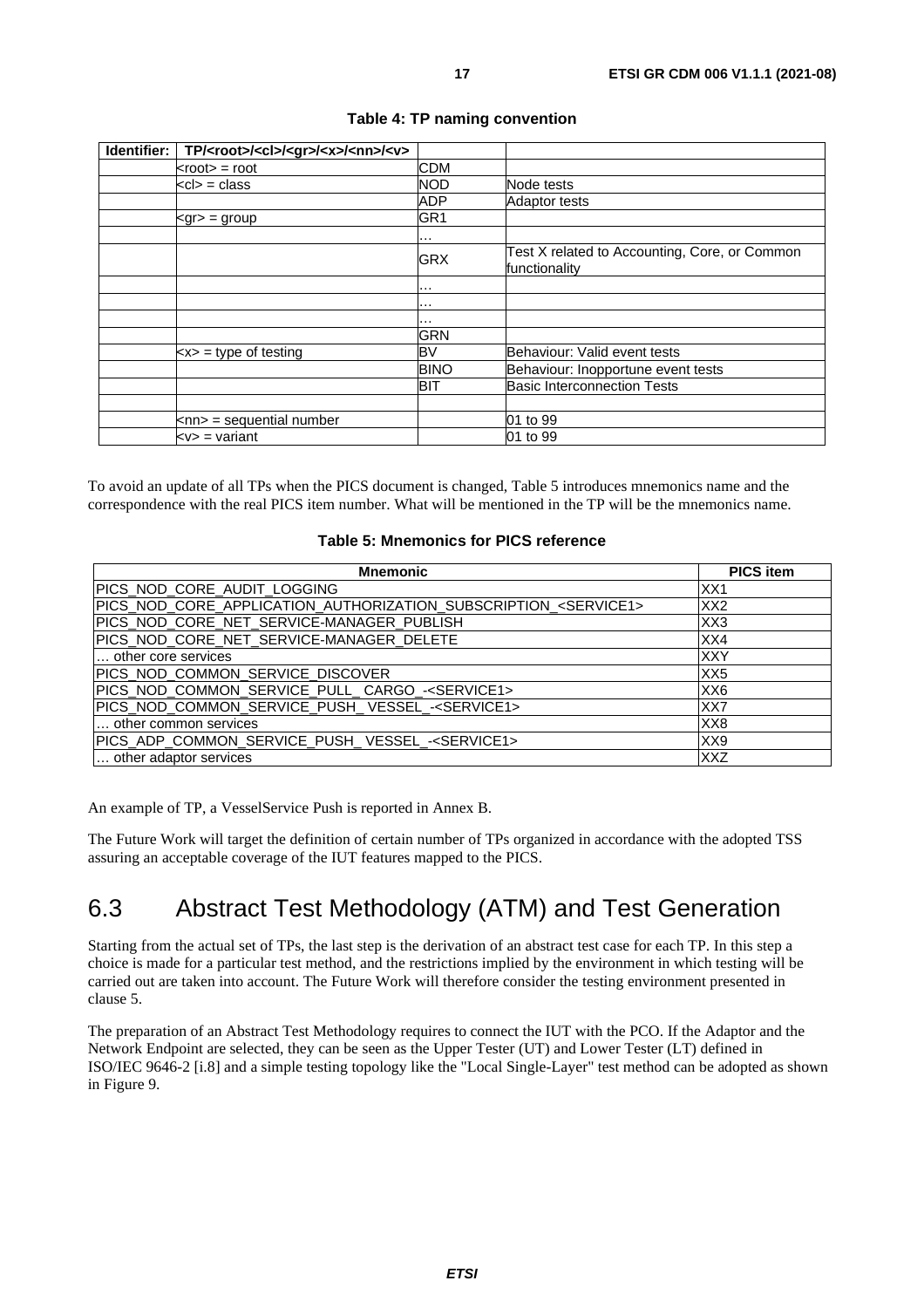<span id="page-17-0"></span>

**Figure 9: A proposal for testing the IUT using the LS-method** 

It is left to the Future Work the selection of the ATM together with the adoption of a test notation. Following the best practices in ETSI, Tree and Tabular Combined Notation (TTCN) [\[i.10](#page-6-0)], [\[i.11\]](#page-6-0) and [[i.12](#page-7-0)] is considered the default choice although a more straightforward notation is also acceptable. As TTCN permits to import and use external data types (e.g. ASN.1 , IDL, XML, JSON), it is a versatile and effective instrument for test notation.

# 7 Interoperability testing

# 7.1 Functional requirements to be tested

The target is to make an instance of node interoperable with other instances [\[i.2\]](#page-6-0). Interoperability tests will be done among suppliers and among more than one supplier and the Qualified Node installed in the CISE testing network (see Figure 10 and clause 5.3).



**Figure 10: Configuration for interoperability tests**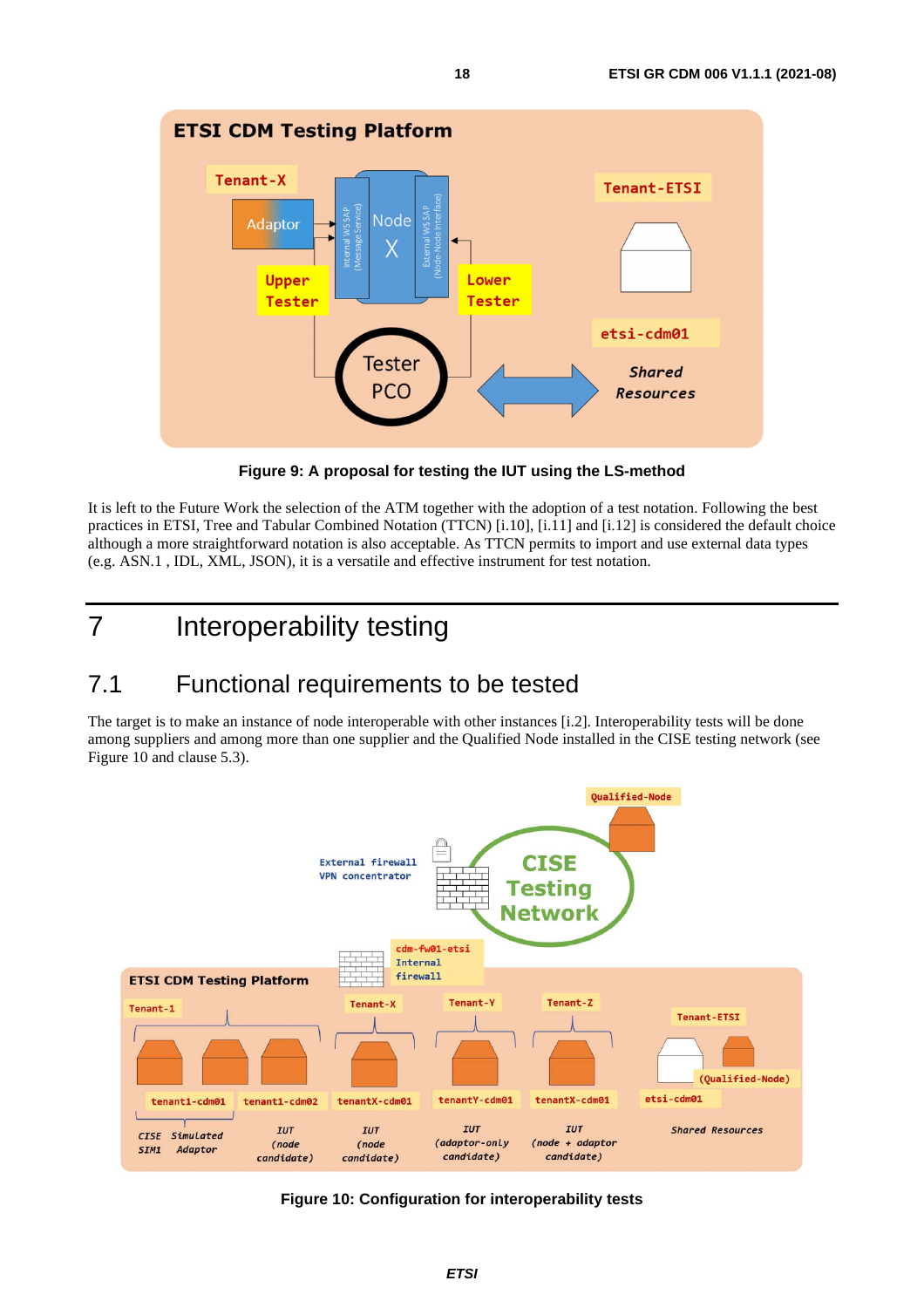<span id="page-18-0"></span>More specifically, Interoperability Tests will check coherence between Requests and Responses in the Common Services selected by the Future Work.

EXAMPLE: For a Vessel Service, test if the vessel provided corresponds to the one requested.

Suppliers can schedule one-to-one interoperability tests.

A CISE Qualified Node can be reached from the ETSI Testing Platform to test interoperability.

This interaction will be disciplined by ETSI convenors (leasing VPN certificates) during the testing campaigns.

### 7.2 Protocols to be tested

The Adaptor communicates with the CISE Network (and vice versa) through the "CISE Message Service Interface" of the Node (see [Figure 5\)](#page-11-0) using a SOAP or REST protocol.

The Node supports both SOAP and REST protocols for the communication with the Adaptor (see specifications in clause 5.2 of ETSI GS CDM 003 [\[i.4](#page-6-0)]).



The topology to be used for these tests is reported in Figure 11.

**Figure 11: Peer to peer interoperability test internally to the ETSI platform.** 

In the Future Work the protocols to be tested will be further investigated.

It will be possible to connect the Tenant-X of the ETSI CDM platform to the CISE Testing Network via VPN.

# 8 Final Recommendations

Prior to the definition of the actual Test Cases it is requested to properly address the topic of distinguishing mandatory from optional features offered by the CISE node and adaptor implemented from the specifications by ETSI ISG CDM.

Once the Conformance Tests are finalized and a Testing Network is implemented it is recommended to support companies engaged in the node or adaptor development announcing public test sessions like Plugtests™.

It is moreover recommended to appoint real testbeds already active in the testing domain to host the testing campaigns.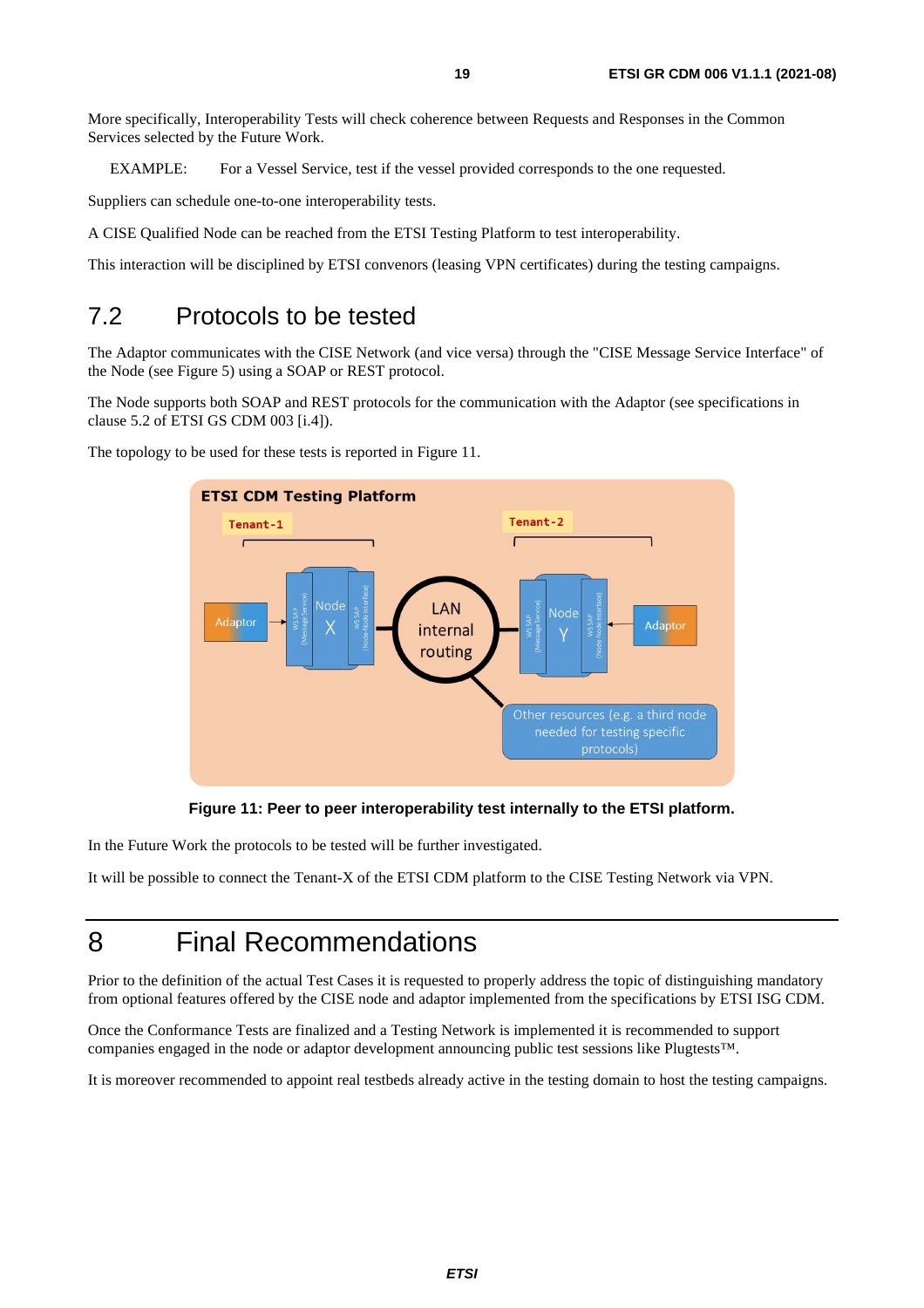# <span id="page-19-0"></span>Annex A: Installing the "Lightweight testing box"

# A.1 Downloading CISESIM VM

ETSI will publish a VM that will be available (with practical details) containing all needed software (alongside the necessary end-user license) for the public testing sessions.

The VM is configured to map ports to localhost (127.0.0.1) as:

- 2222 ssh
- NODE-DOCKER (CISESIM on docker image) 8200 CISESIM GUI, 8201 CISESIM Management
- NODE1 (CISESIM on filesystem) 8300 CISESIM GUI, 8301 CISESIM Management

To enter the "NODE-DOCKER", an alias is provided **cisesh ('alias cisesh='docker exec -ti cise\_cise-sim\_1 /bin/bash'');** to enter the "node1" just move to **~/cise1.** 

To let the VM listen from the network, the default configuration has to be slightly changed.

| <b>Folder</b>            | <b>Folder in Docker</b>         | <b>Description</b>          |
|--------------------------|---------------------------------|-----------------------------|
| l~/cise1/conf            | l/srv/cise-simulator/conf       | Configuration files         |
| l~/cise1/logs            | /srv/cise-simulator/logs        | Logs                        |
| $\sim$ /cise1/msghistory | /srv/cise-simulator/ msghistory | Sent/received CISE messages |

# A.2 Checking VM behaviour

### A.2.1 Process status

The two simulators are already installed and running in the VM distributed by ETSI.

*XXXX@cisetest:~/cise1\$ ./sim status* 

*/home/XXXX/cise1/tmp/sim.pid* 

*[ok] sim is running* 

The CISE Sim will run in background (using nohup) even if the terminal session is closed.

The application log will be stored in the file ``logs/sim.log``.

*XXXX@cisetest:~/cise1\$ ./sim* 

*Usage: sim COMMAND* 

*sim server lifecycle manager (starting, stopping, debugging).* 

#### *COMMAND*

 *start starts the simulator in a detached shell using nohup command.* 

 *run starts the simulator in foreground.* 

 *stop stops the simulator running in background.* 

 *restart restart the simulator running in background.* 

 *debug-start starts the simulator in a detached shell launching the application*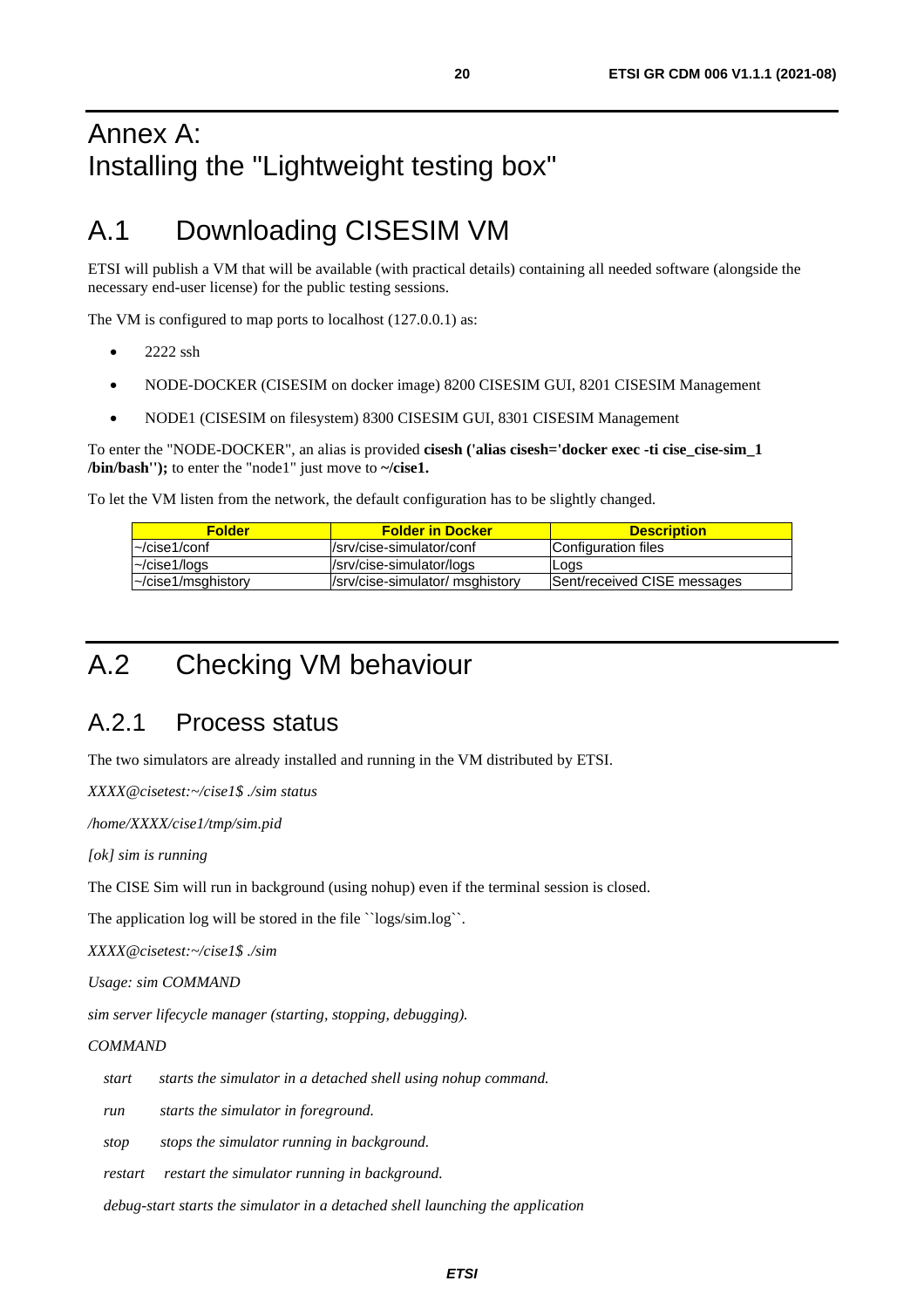*in debug mode (port 9999).* 

<span id="page-20-0"></span> *debug-run starts the simulator in foreground launching the application* 

 *in debug mode (port 9999).* 

- *status show the current status the simulator (started or stopped).*
- *send send a message from an xml file*

| $\bigotimes$ CISE Sim (1.3.0)                                                                                                                        |                                                                                                                       | eu.eucise.ex.cisesim-nodeex-prova1<br>Protocol: REST Destination URL: http://localhost:8300/api/messages                                                                                                                                                                                                                                              |
|------------------------------------------------------------------------------------------------------------------------------------------------------|-----------------------------------------------------------------------------------------------------------------------|-------------------------------------------------------------------------------------------------------------------------------------------------------------------------------------------------------------------------------------------------------------------------------------------------------------------------------------------------------|
|                                                                                                                                                      |                                                                                                                       | DISCOVER SERVICES (4)<br>CREATE MESSAGE                                                                                                                                                                                                                                                                                                               |
| <b>ALL</b><br>$\omega$<br><b>CLEAR</b><br><b>ERRORS</b><br><b>MESSAGES</b>                                                                           | <b>Thread Detail</b>                                                                                                  |                                                                                                                                                                                                                                                                                                                                                       |
| RECV . 04-Jan-2021<br><b>Discover</b><br>19:13:21.739 +0100                                                                                          |                                                                                                                       |                                                                                                                                                                                                                                                                                                                                                       |
| From: de.sim1-<br>node01.vessel.pull.provider<br>VesselService<br>$4 \oplus$                                                                         | ● Sync Ack                                                                                                            | SENT . 04-Jan-2021 18:54:53.586 +0100<br>Expand $\Box$                                                                                                                                                                                                                                                                                                |
| RECV . 04-lan-2021<br>Subscribe<br>19:12:00.068 +0100<br>From: cx.cisesim2.1-<br>nodecx.vessel.subscribe.consumer<br>VesselService<br>4 <sup>°</sup> | xml version="1.0" encoding="UTF-8" standalone="yes"?<br><priority>High</priority><br><requiresack>false</requiresack> | <ns4:Acknowledgement xmlns:ns2="http://www.cise.eu/servicemodel/v1/authority/" xmlns:ns4="http://ww<br> <correlationid>29fe8551-b15f-4e6f-8d80-36da0b4d2af8</correlationid><br><creationdatetime>2021-01-04T18:54:53.584+01:00</creationdatetime><br><messageid>1fb80383-ec03-4327-b521-f8ef96652b39 bc0a0f76-d6cf-45c9-bf69-22a9d82ddb37</messageid> |
| RECV · 04-Jan-2021<br>Push<br>18:54:53.586 +0100<br>From: fr.ais-node01.vessel.push.provider<br>VesselService<br>$2^{\circ}$                         | <ackcode>Success</ackcode><br><ackdetail>Message delivered</ackdetail><br>                                            |                                                                                                                                                                                                                                                                                                                                                       |
|                                                                                                                                                      |                                                                                                                       | Developed by: European Comission, Joint Research Center                                                                                                                                                                                                                                                                                               |

**Figure A.1: An example of CISE Simulator for a Windows host** 

A simple simulation set-up can consist of a VM manager, a text terminal, and two GUIs showing the status of two instances of the built-in simulation engine. Using this setup it is possible to send and receive messages in the same host. In Figure A.1 an XML message sent by the Simulator is rendered on a web browser.

# A.2.2 Sending and receiving messages from command line

As the CISE Sim exposes the following endpoints:

| <b>Endpoint</b>                            | <b>Description</b>                                                                          |
|--------------------------------------------|---------------------------------------------------------------------------------------------|
| http://HOST_ADDRESS:PORT/                  | Web interface (for web browsers)                                                            |
| http://HOST ADDRESS:PORT/api/messages      | <b>REST</b> interface (to **receive** CISE messages from<br>lother adaptors/nodes/CISE Sim) |
| http://HOST ADDRESS:PORT/api/soap/messages | SOAP interface (to **receive** CISE messages from<br>other adaptors/nodes/CISE Sim)         |

The CISE Sim can receive CISE messages from the REST and the SOAP endpoints at the same time.

With the command *./sim send 'filename'* is possible to send a message contained in an XML file.

The destination is the same configured for cise-sim and message sent and ack received will be stored in the cise-sim repository directory.

Each message is stored in a single XML file, whose filename follows this pattern:

Timestamp\_TypeName\_Direction\_Uuid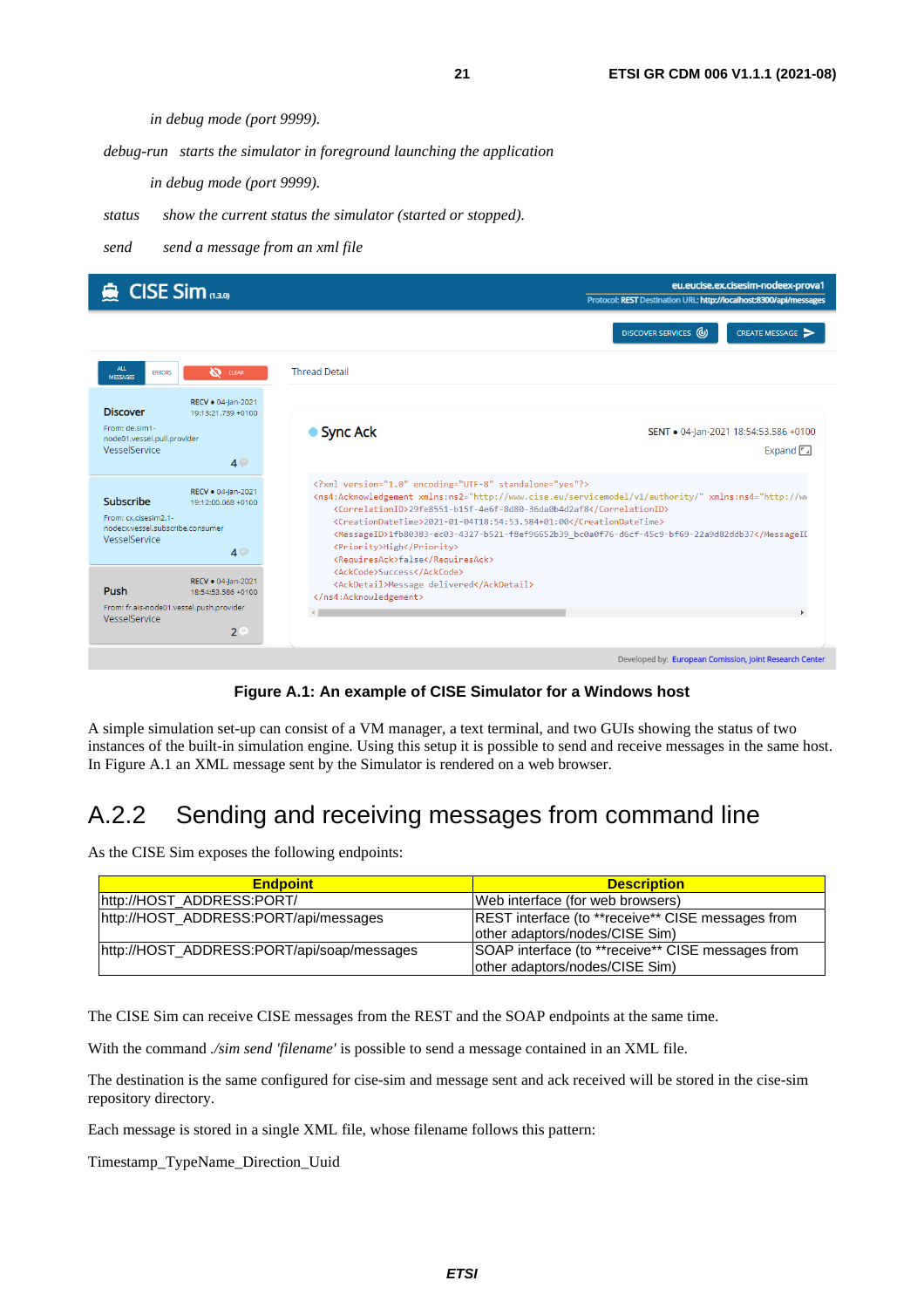<span id="page-21-0"></span>

| <b>Parameter</b> | <b>Description</b>                                                                                                                                                           |
|------------------|------------------------------------------------------------------------------------------------------------------------------------------------------------------------------|
| Timestamp        | Timestamp when the message was processed, following the format:<br>yyyyMMdd-HHmmssSSS                                                                                        |
| TypeName         | Type of the message (i.e. PULLREQUEST, FORWARD, etc.).<br>For the Acknowledge messages, SYNC are the ones received/sent<br>synchronously after the message was sent/received |
| <b>Direction</b> | <b>RECV</b> for message received, or SENT for message sent                                                                                                                   |
| <b>Uuid</b>      | Unique Universal Identifier (UUID)                                                                                                                                           |

#### EXAMPLES:

20201118-154611819\_PUSH\_SENT\_376cb27e-6613-4421-b8b4-c5b6f2c57a7c.xml 20201118-154611853\_SYNCACK\_RECV\_40d0e627-4e2b-4e4a-816°-213°4b46c156.xml 20201118-172335244\_PUSH\_RECV\_371f69f4-87f6-40a5-b8e4-c83115b27719.xml 20201118-172335278\_SYNCACK\_SENT\_29970f33-1a66-40e4-a9a0-228c307e387b.xml 20201118-172928467\_PULLREQUEST\_RECV\_5fc38a29-efd6-43b6-b411-d092f27c53c5.xml 20201118-172928469\_SYNCACK\_SENT\_973270ca-e05c-4dc4-9892-bfa24b9da453.xml 20201118-173008196\_GETSUBSCRIBERS\_SENT\_5e1ba713-7510-4f9b-aa49-6b2ae14fde47.xml 20201118-173008200\_SYNCACK\_RECV\_9bb2e9b4-4081-41cc-989b-47423fd41be4.xml 20201118-180624920\_PULLREQUEST\_SENT\_360e6c93-7c3d-46a3-b410-a27aba6dbb93.xml 20201118-180624922\_SYNCACK\_RECV\_326c18a7-119f-4bab-88b3-71fdec188739.xml

### A.2.3 Sending and receiving messages from the AIS adaptor

In the VM an open-source AIS adaptor is provided.

To launch the adaptor the following commands are executed:

*XXXX@cisetest:~/ cise-ais-adaptor-bin\$ ./adaptor run* 

By default the adaptor sends HTTP request to the default gateway http://localhost:8200/api/messages where a CISE Sim node will be listening.

The default AIS stream is contained in the *cise-ais-adaptor-bin/conf/example.ais.stream.txt* file*.*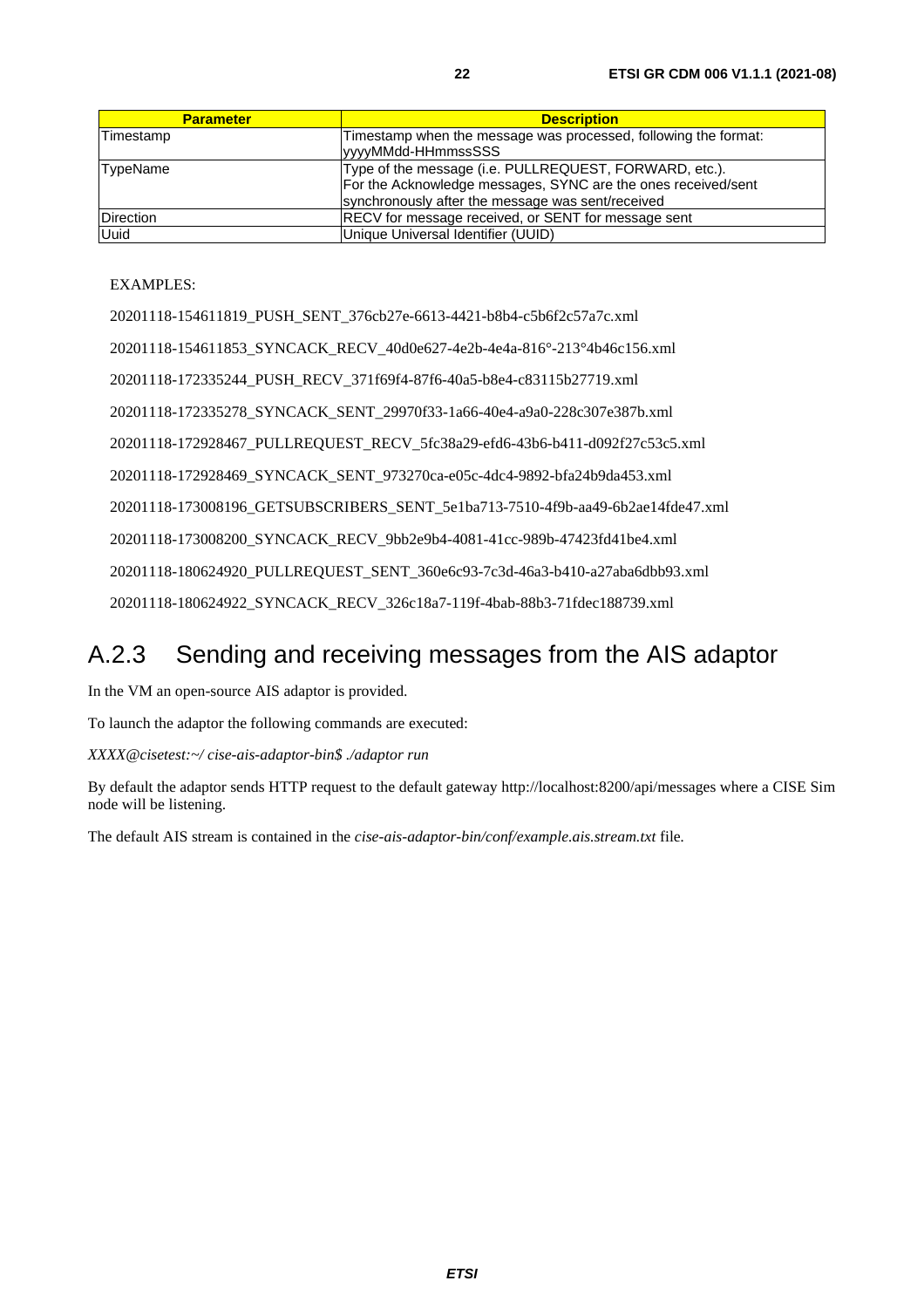# <span id="page-22-0"></span>Annex B: CDM Test Purpose example

# B.1 Message Format

In Table B.1 an example of Test Purpose with header, reference to the Base Standard and the PICS is described.

The test objective allows to check that sender Information in the payload are those previously set.

|  |  |  | Table B.1: An example of TP |  |  |  |
|--|--|--|-----------------------------|--|--|--|
|--|--|--|-----------------------------|--|--|--|

| TP Id                                                                                                                                                                                                                                                                                                                                                           | <b>TP/NODE/COMMON/VESSEL-SERVICE/01</b>                               |  |  |  |
|-----------------------------------------------------------------------------------------------------------------------------------------------------------------------------------------------------------------------------------------------------------------------------------------------------------------------------------------------------------------|-----------------------------------------------------------------------|--|--|--|
| <b>Test objective</b>                                                                                                                                                                                                                                                                                                                                           | Check that sender Information in the payload are those previously set |  |  |  |
| <b>Reference</b>                                                                                                                                                                                                                                                                                                                                                | [i.5]                                                                 |  |  |  |
| <b>PICS Selection</b>                                                                                                                                                                                                                                                                                                                                           | PICS_NOD_COMMON_SERVICE_PUSH_VESSEL_- <service1></service1>           |  |  |  |
|                                                                                                                                                                                                                                                                                                                                                                 | <b>Initial conditions</b>                                             |  |  |  |
| with $\{$<br>the IUT being in the ""operational stat""                                                                                                                                                                                                                                                                                                          |                                                                       |  |  |  |
| <b>Expected behaviour</b>                                                                                                                                                                                                                                                                                                                                       |                                                                       |  |  |  |
| ensure that $\{$<br>when $\{$<br>the IUT receives a ADP COMMON SERVICE PUSH VESSEL - <service1> request from the adaptor<br/>then <math>\{</math><br/>the IUT sends a valid service message<br/>containing PDU header<br/>containing ServerOperation<br/>indicating value "Push"<br/>and containing ServiceType<br/>indicating value "VesselService"</service1> |                                                                       |  |  |  |

The Adaptor uses the CISE Message interface to Push a sample AIS stream towards the CISE network.

The AIS input is described in clause B.2.

The message payload received by the target CISE Node is detailed in clause B.3.

# B.2 Message HTTP request from the Adaptor

The NMEA string that is encoded is the following:

!AIVDM,1,1,,B,13P88o@02=OqlrHM6FATwCvf08=E,0\*73

The output of the Adaptor is a HTTP request to the default gateway (a CISE Sim process listening to a localhost port in our case of Lightweight toolbox discussed in clause 5.2).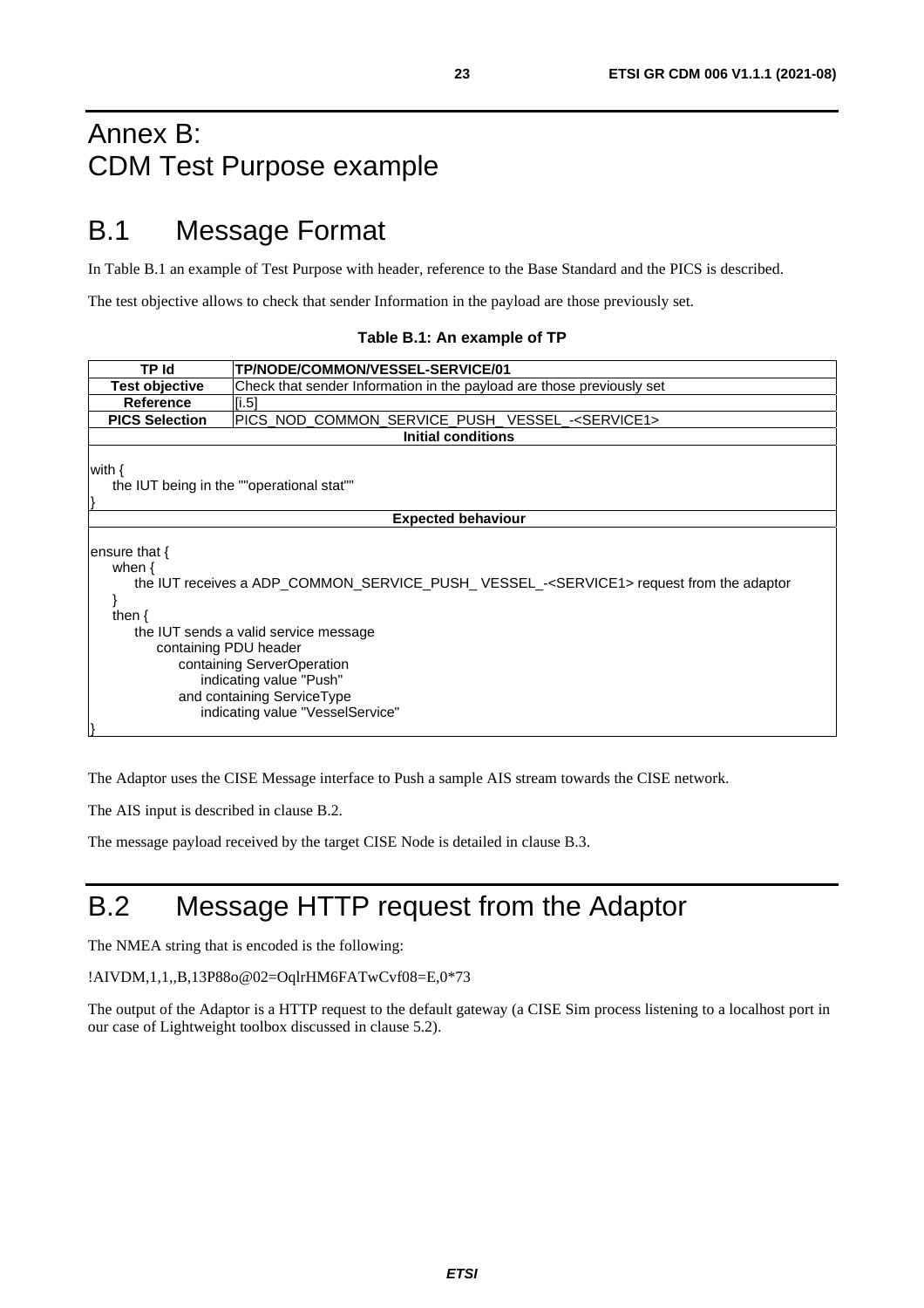# <span id="page-23-0"></span>B.3 Message Payload from the receiver node (CISE simulator)

```
<?xml version="1.0" encoding="UTF-8" standalone="yes"?>
<ns4:Push xmlns:ns2="http://www.cise.eu/servicemodel/v1/authority/"
xmlns:ns4="http://www.cise.eu/servicemodel/v1/message/"
xmlns:ns3="http://www.cise.eu/servicemodel/v1/service/">
     <ContextID>048af178-a7d2-44f8-a41c-e9346cad10d8</ContextID>
     <CorrelationID>29fe8551-b15f-4e6f-8d80-36da0b4d2af8</CorrelationID>
     <CreationDateTime>2021-01-04T18:54:52.984+01:00</CreationDateTime>
     <MessageID>1fb80383-ec03-4327-b521-f8ef96652b39</MessageID>
     <Priority>Low</Priority>
     <RequiresAck>false</RequiresAck>
     <Sender>
         <DataFreshness>NearlyRealTime</DataFreshness>
         <SeaBasin>Mediterranean</SeaBasin>
         <ServiceID>fr.ais-node01.vessel.push.provider</ServiceID>
         <ServiceOperation>Push</ServiceOperation>
         <ServiceType>VesselService</ServiceType>
         <Participant>
             <EndpointUrl>http://localhost:8080/api/messages</EndpointUrl>
         </Participant>
     </Sender>
     <Payload xsi:type="ns4:XmlEntityPayload"
xmlns:xsi="http://www.w3.org/2001/XMLSchema-instance">
         <InformationSecurityLevel>NonClassified</InformationSecurityLevel>
         <InformationSensitivity>NonSpecified</InformationSensitivity>
         <IsPersonalData>false</IsPersonalData>
         <Purpose>BorderMonitoring</Purpose>
         <EnsureEncryption>false</EnsureEncryption>
         <Vessel>
             <Identifier>
                 <GeneratedBy>
                     <AlternativeName>Organization Alternative 
Name</AlternativeName>
                     <LegalName>Organization Legal Name</LegalName>
                 </GeneratedBy>
                 <UUID>235014365</UUID>
             </Identifier>
             <LocationRel>
                 <Location>
                      <Geometry>
                          <Latitude>50.854515</Latitude>
                         <Longitude>-1.3485667</Longitude>
                      </Geometry>
<LocationQualitativeAccuracy>Medium</LocationQualitativeAccuracy>
                 </Location>
                 <COG>127.7</COG>
                 <Heading>127.0</Heading>
                 <PeriodOfTime>
                     <StartDate>2021-01-04Z</StartDate>
                     <StartTime>17:54:52.000Z</StartTime>
                 </PeriodOfTime>
                 <SourceType>Declaration</SourceType>
                 <SensorType>AutomaticIdentificationSystem</SensorType>
                 <SOG>14.1</SOG>
             </LocationRel>
             <MMSI>235014365</MMSI>
             <NavigationalStatus>UnderWayUsingEngine</NavigationalStatus>
         </Vessel>
```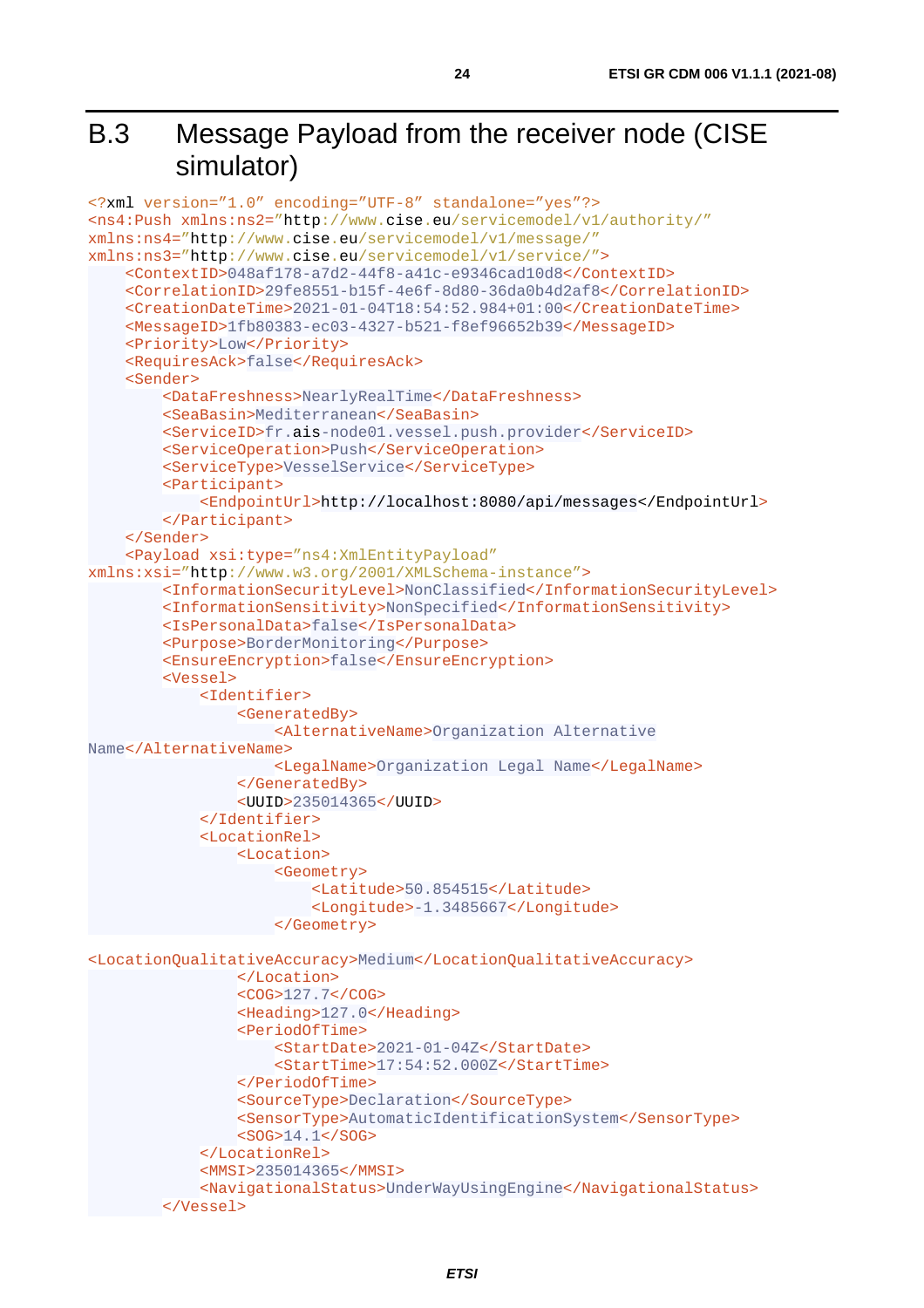```
 </Payload>
     <Signature xmlns="http://www.w3.org/2000/09/xmldsig#">
         <SignedInfo>
             <CanonicalizationMethod Algorithm="http://www.w3.org/2001/10/xml-
exc-c14n#"/>
             <SignatureMethod Algorithm="http://www.w3.org/2000/09/xmldsig#rsa-
sha1''/>
             <Reference URI="">
                 <Transforms>
                    <Transform Algorithm="http://www.w3.org/TR/1999/REC-xslt-
19991116">
                         <xsl:stylesheet version="1.0"
xmlns:xsl="http://www.w3.org/1999/XSL/Transform"
xmlns:s="http://www.w3.org/2000/09/xmldsig#">
                              <xsl:strip-space elements="*"/>
                             <xsl:output indent="false" method="xml" omit-xml-
declaration="yes"/>
                              <xsl:template match="*[not(self::s:Signature)]">
                                  <xsl:element name="{local-name()}">
                                      <xsl:apply-templates select="*|text()"/>
                                  </xsl:element>
                              </xsl:template>
                             <xsl:template match="s:Signature"/>
                          </xsl:stylesheet>
                     </Transform>
                    <Transform 
Algorithm="http://www.w3.org/2000/09/xmldsig#enveloped-signature"/>
                 </Transforms>
                 <DigestMethod 
Algorithm="http://www.w3.org/2000/09/xmldsig#sha1"/>
                 <DigestValue>21lBABidlsAmtL2oR71o2v7QsUU=</DigestValue>
             </Reference>
```
#### **Signature Discarded**

```
 <DiscoveryProfiles>
         <ServiceID>eu.cise.greek.push.consumer.id2</ServiceID>
         <ServiceOperation>Push</ServiceOperation>
         <ServiceRole>Consumer</ServiceRole>
         <ServiceType>VesselService</ServiceType>
    </DiscoveryProfiles>
    <DiscoveryProfiles>
         <Community>FisheriesControl</Community>
         <Country>IT</Country>
         <ServiceOperation>Push</ServiceOperation>
         <ServiceRole>Consumer</ServiceRole>
         <ServiceType>VesselService</ServiceType>
    </DiscoveryProfiles>
</ns4:Push>
```